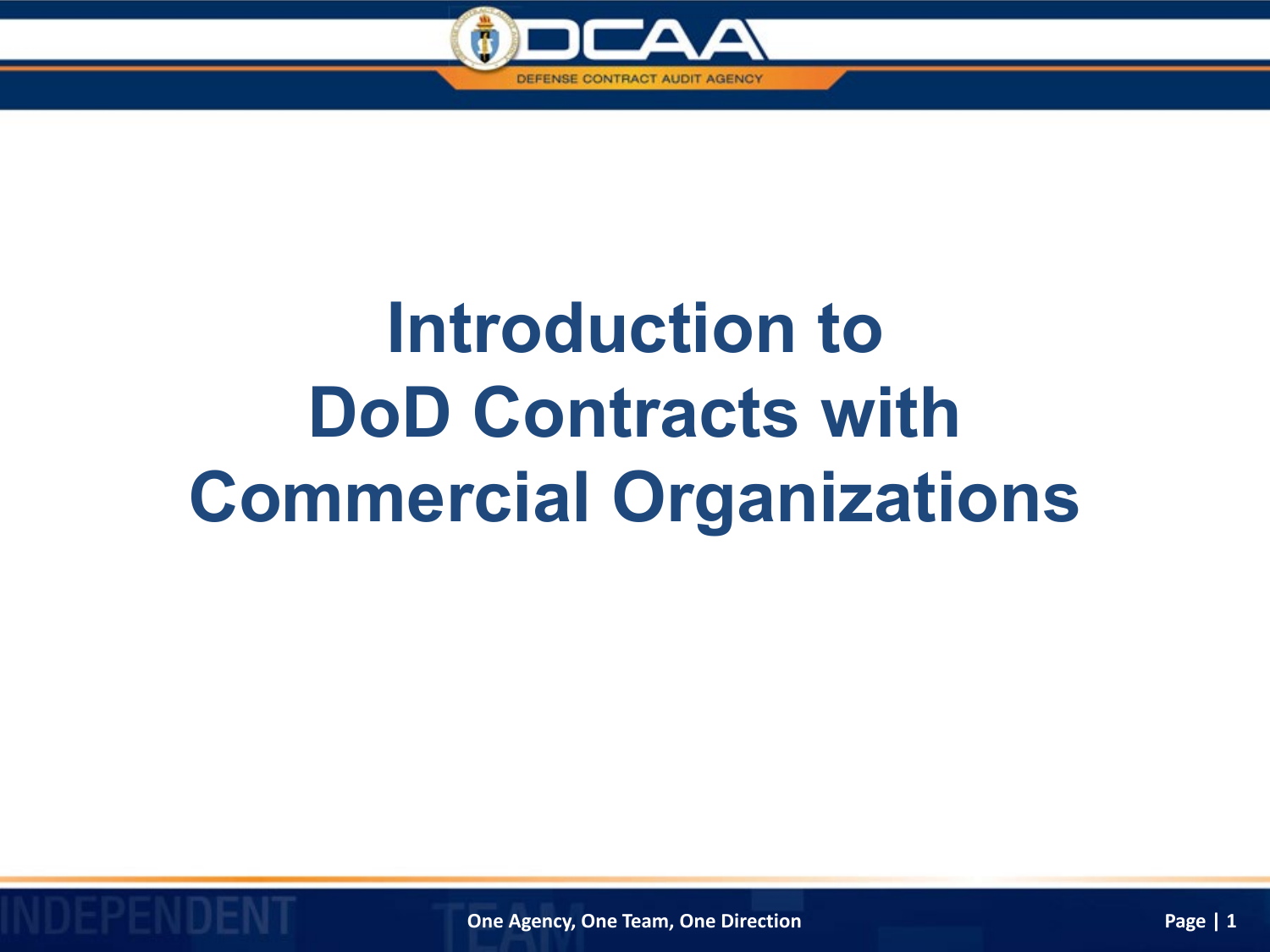

# **Discussion Points**

- Regulations and Cost Principles
- Why Brief Solicitations and Contracts
- Additional Resources Available on the DCAA Internet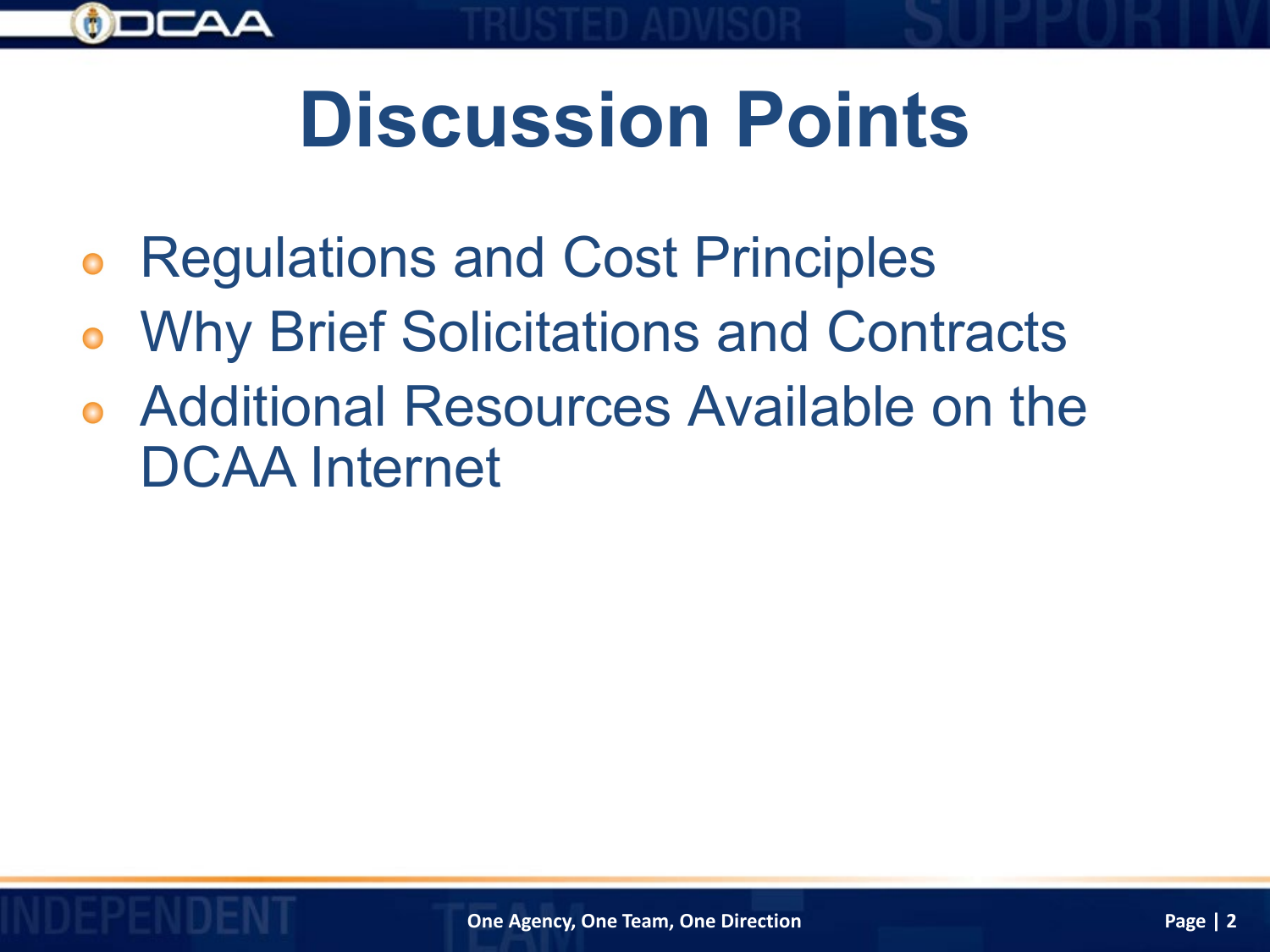

## **Federal Acquisition Regulations**

The Federal Acquisition Regulations System is established for the codification and publication of uniform policies and procedures for acquisition by all executive agencies. The Federal Acquisition Regulations System consists of the Federal Acquisition Regulation (FAR), which is the primary document, and agency acquisition regulations that implement or supplement the FAR.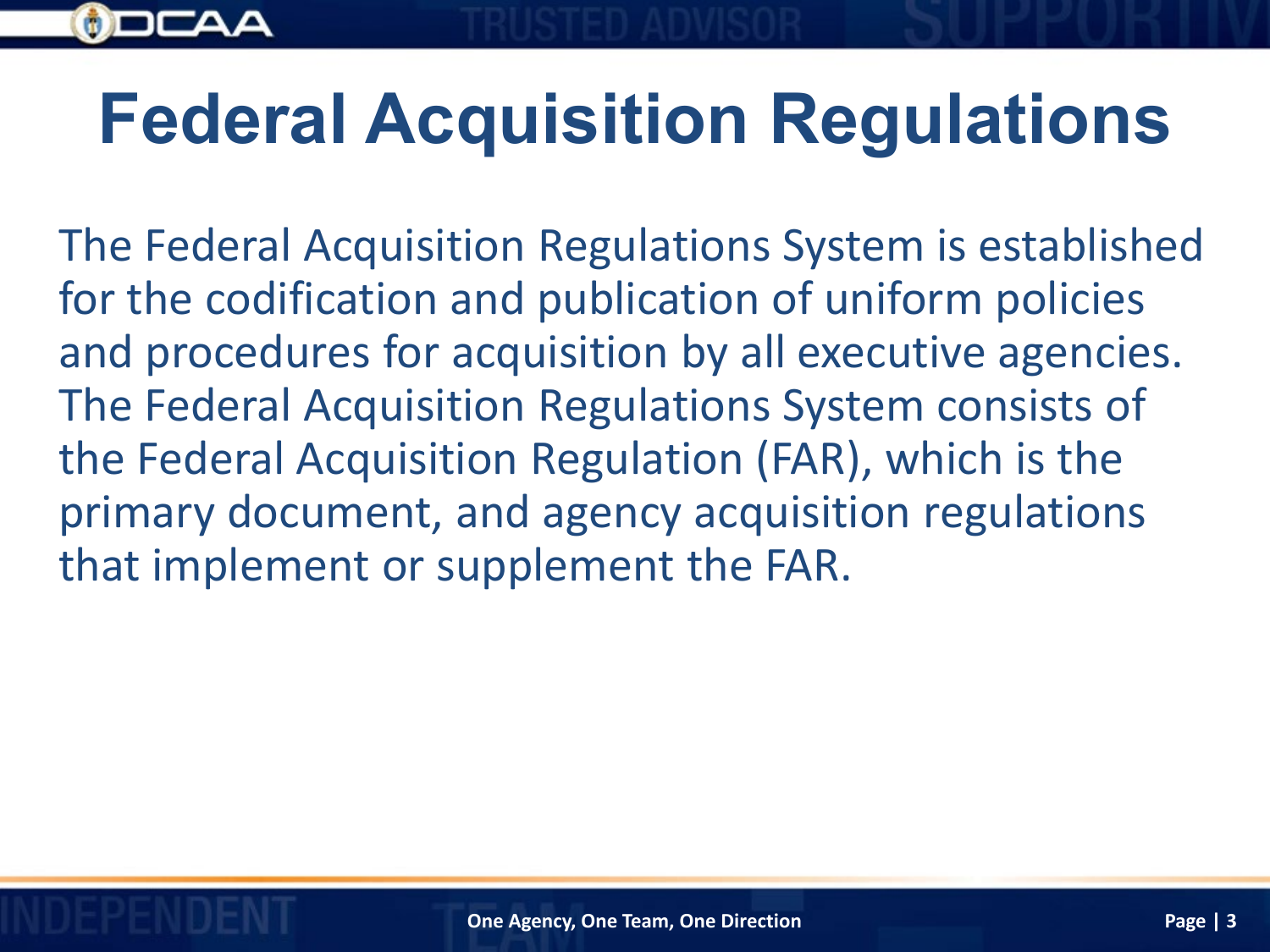

### **Defense Federal Acquisition Supplement**

Defense Federal Acquisition Regulation Supplement (DFARS) is a supplement to the FAR that provides DoDspecific acquisition regulations that DoD government acquisition officials and those contractors doing business with DoD must follow in the procurement process for goods and services.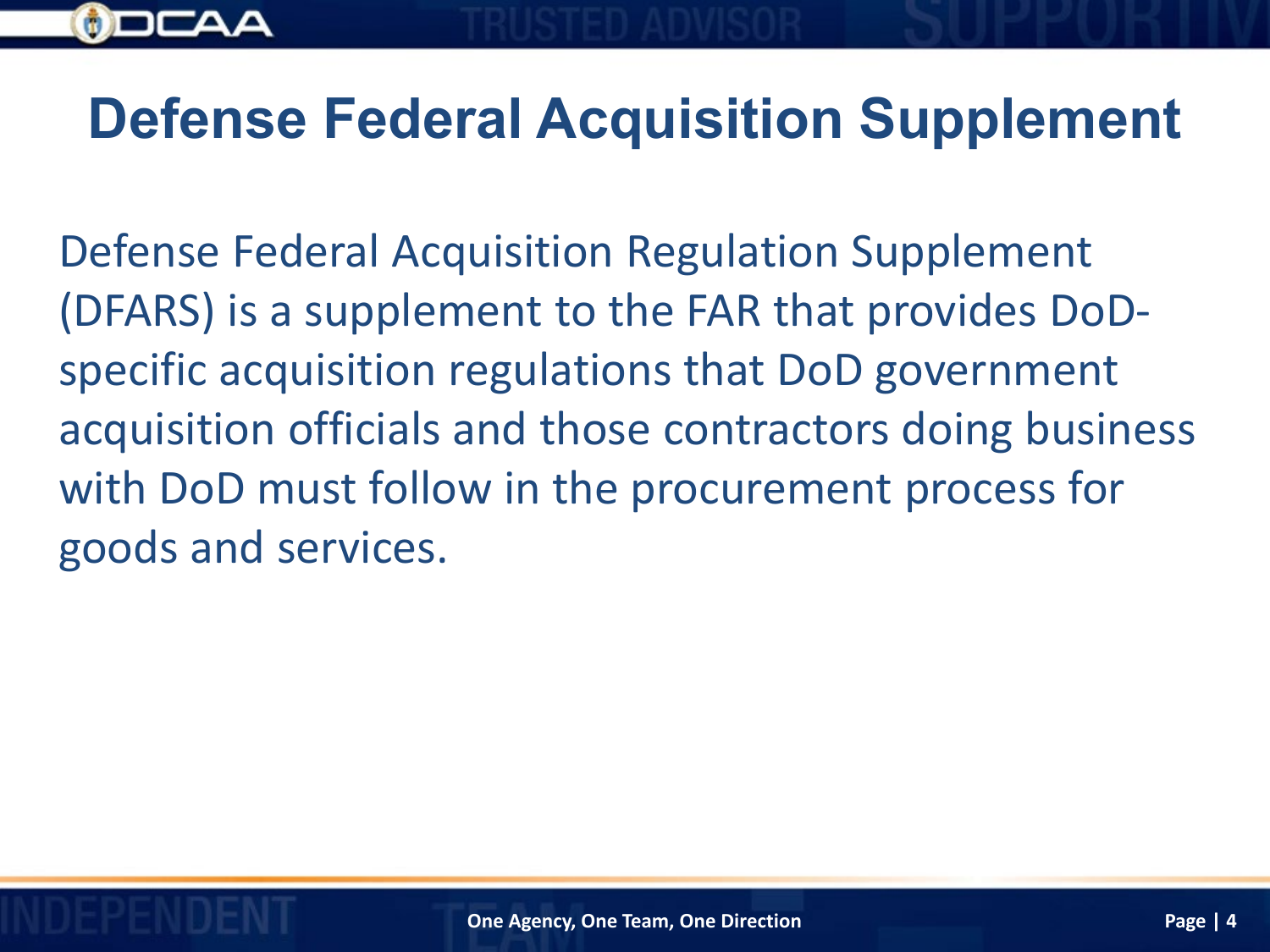

### **FAR Part 31 Contract Cost Principles and Procedures**

- FAR Part 31 contains cost principles and procedures for:
- The pricing of contracts, subcontracts, and modifications to contracts and subcontracts whenever cost analysis is performed; and
- The determination, negotiation, or allowance of costs when required by a contract clause.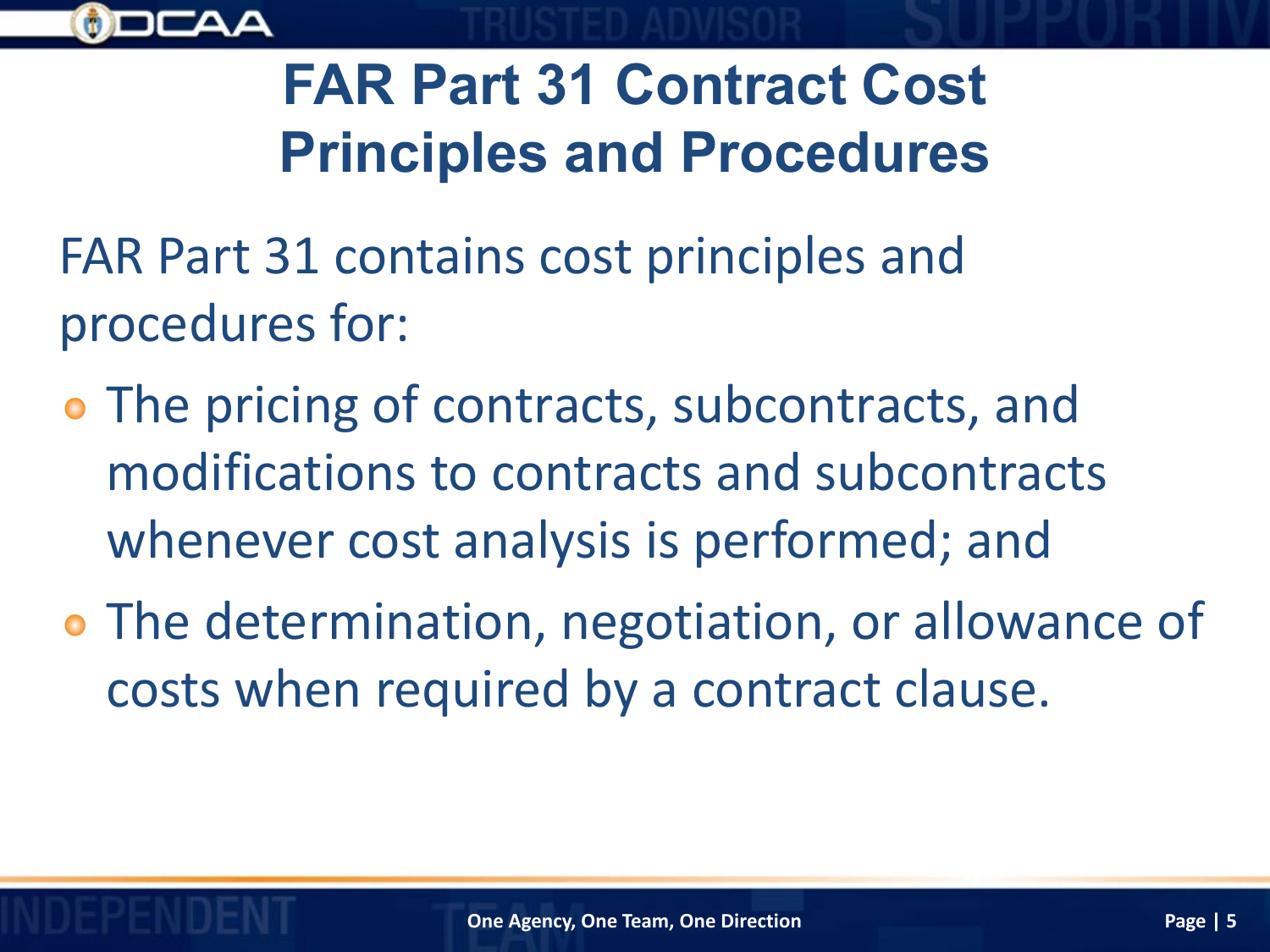

### **FAR Part 31.2 Contracts with Commercial Organizations**

FAR 31.2 contains cost principles and procedures for contracts with commercial organizations. It includes area such as-

- 31.201-1 Composition of total cost
- 31.201-2 Determining allowability
- 31.201-3 Determining reasonableness
- 31.201-4 Determining allocability
- 31.201-5 Credits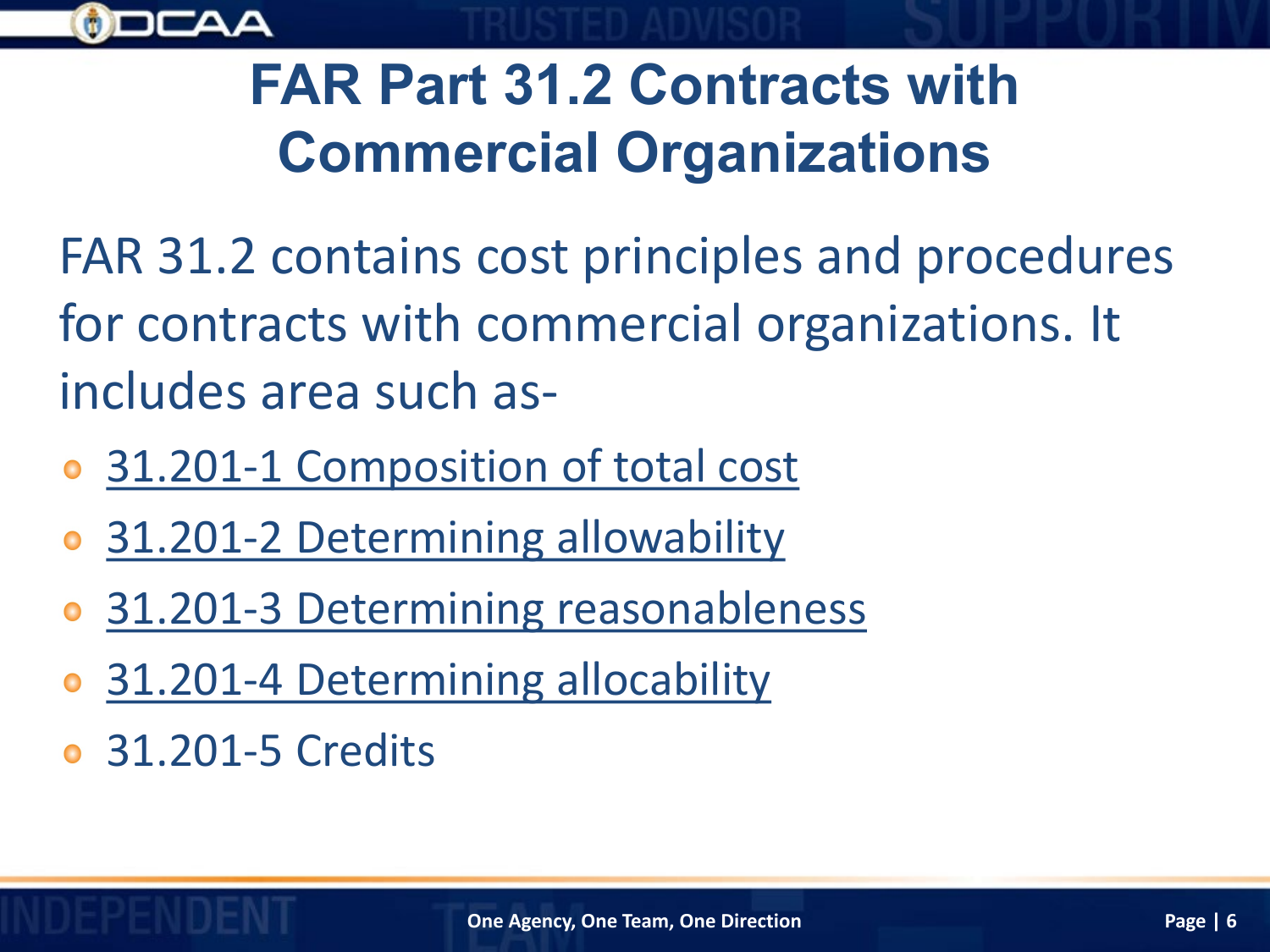

### **FAR Part 31.2 Contracts with Commercial Organizations**

- 31.201-5 Credits
- 31.201-6 Accounting for unallowable costs
- 31.201-7 Construction and architect-engineer  $\bullet$ contracts
- 31.202 Direct costs
- 31.203 Indirect costs  $\bullet$
- 31.204 Application of principles and procedures  $\bullet$
- 31.205 Selected costs. (addresses 52 specific areas of  $\bullet$ costs)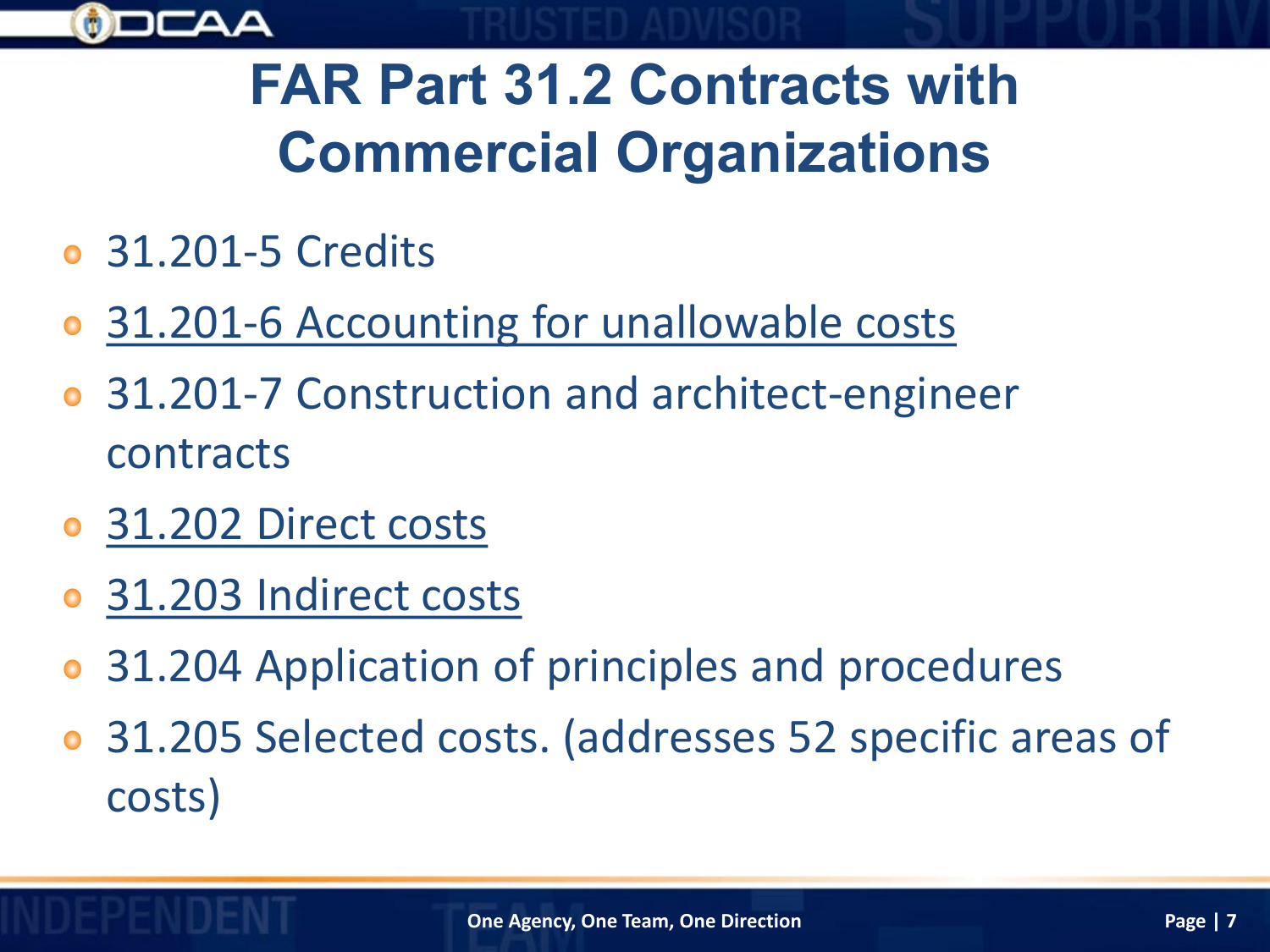

### **FAR 31.201-1 Composition of Total Costs**

- The total cost of a contract is the sum of the direct and indirect costs allocable to the contract.
- While the total cost of a contract includes all costs properly allocable to the contract, the allowable costs to the Government are limited to those allocable costs which are allowable pursuant to Part 31, solicitation terms, and applicable agency supplements.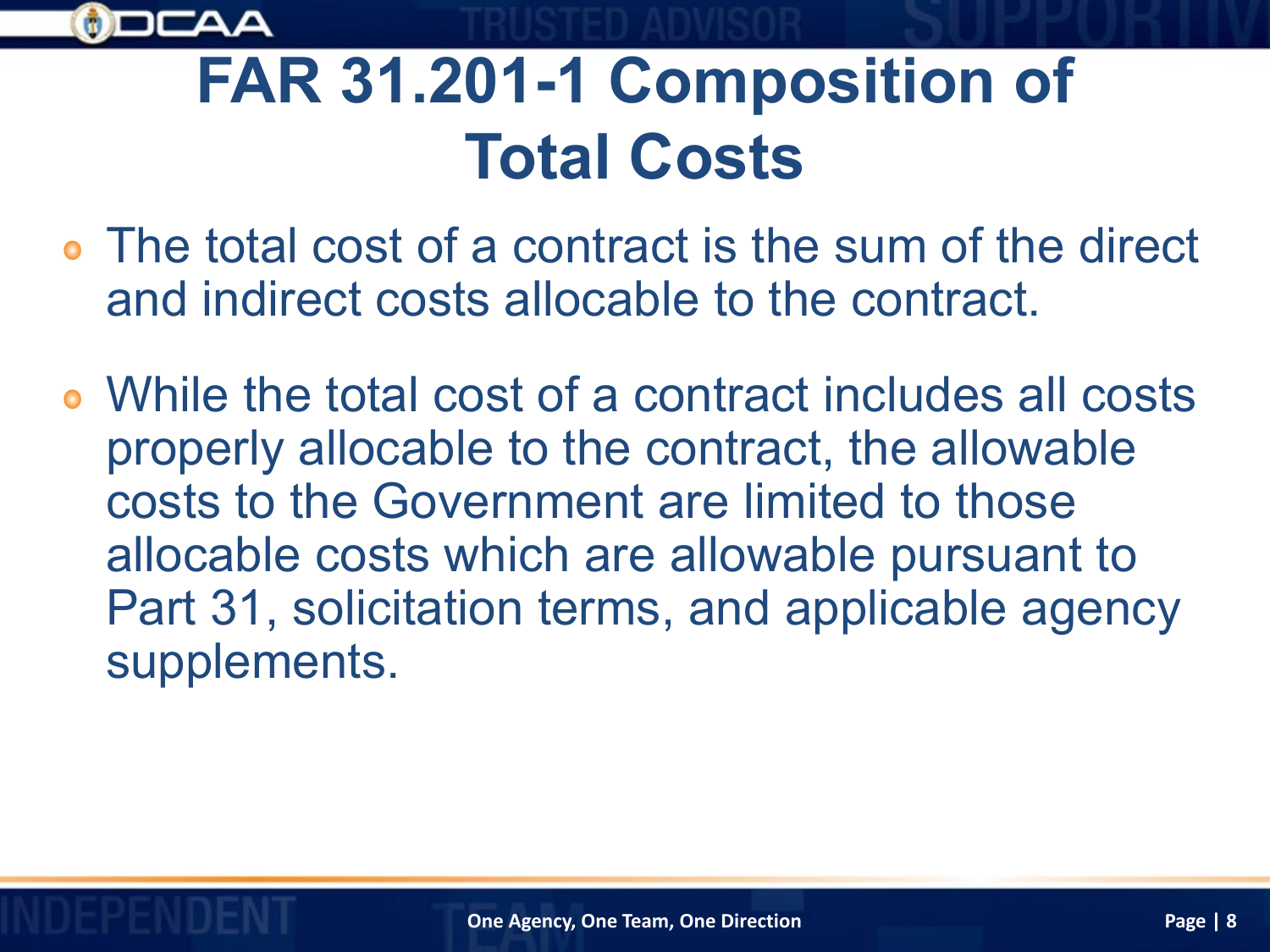

A cost is allowable only when the cost complies with all of the following requirements:

- **Reasonableness.**
- Allocability.
- Cost Accounting Standards, if applicable, otherwise, generally accepted accounting principles and practices appropriate to the circumstances.
- Terms of the contract.
- Any limitations set forth in FAR 31.2.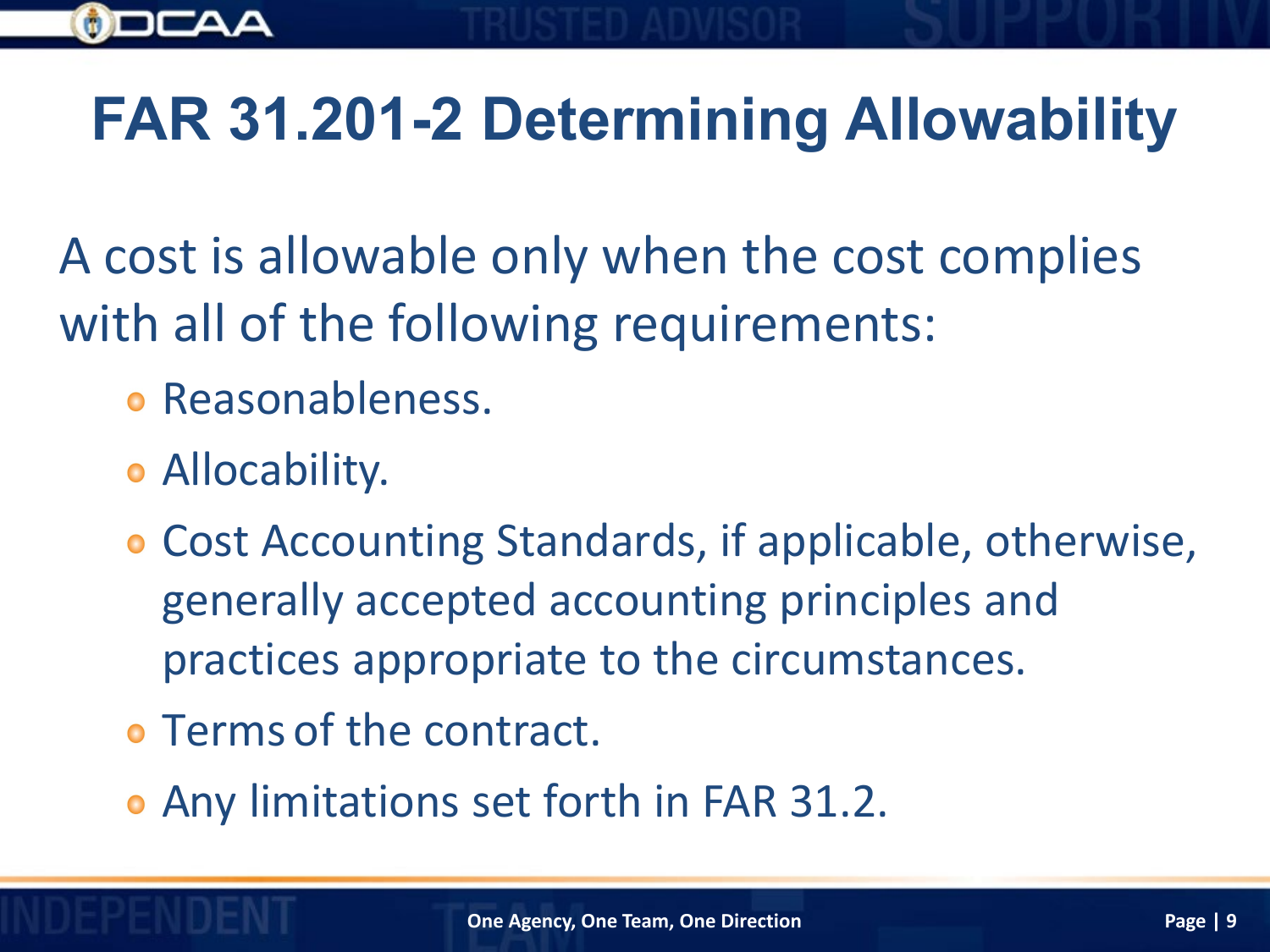

### **FAR 31.201-3 Determining Reasonableness**

- A cost is reasonable if, in its nature and amount, it does not exceed that which would be incurred by a prudent person in the conduct of competitive business.
- No presumption of reasonableness shall be attached to the incurrence of costs by a contractor.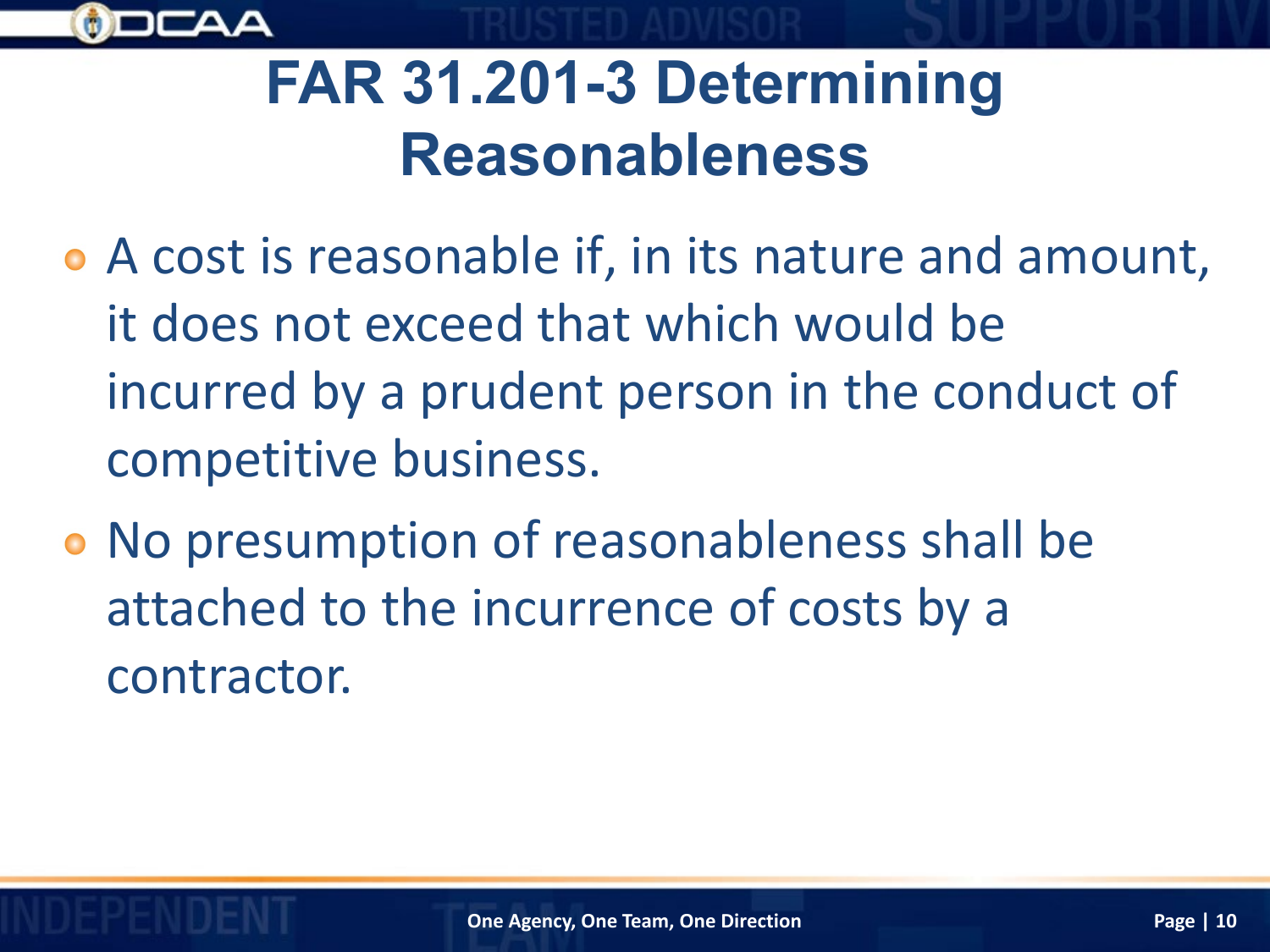

### **FAR 31.201-3 Determining Reasonableness**

The burden of proof is on the contractor to establish that cost is reasonable.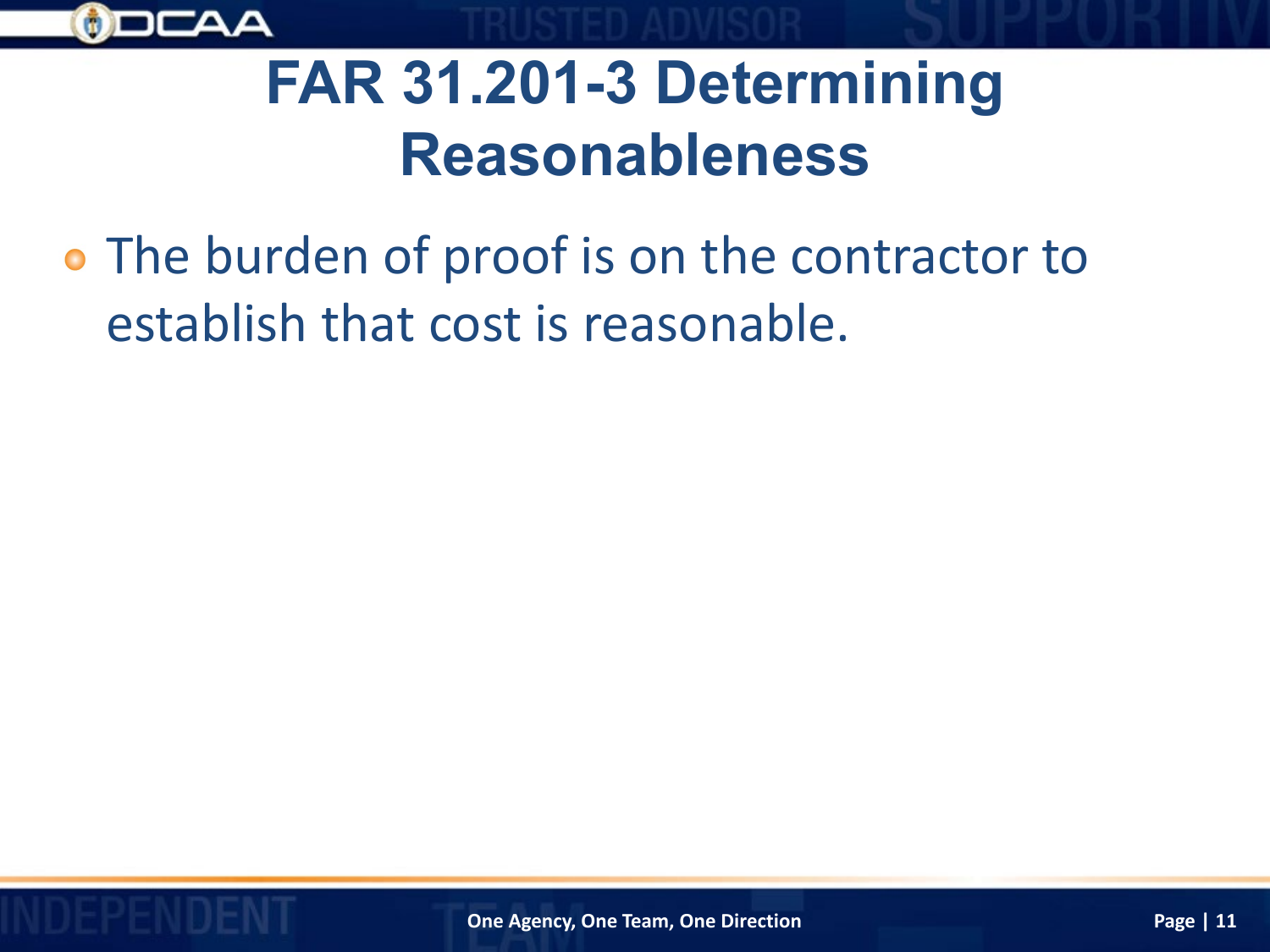### **FAR 31.201-4 Determining Allocability**

A cost is allocable to a government contract if it:

- Is incurred specifically for the contract;
- Benefits both the contract and other work, and can be distributed to them in reasonable proportion to the benefits received; or
- **Is necessary to the overall operation of the** business, although a direct relationship to any particular cost objective cannot be shown.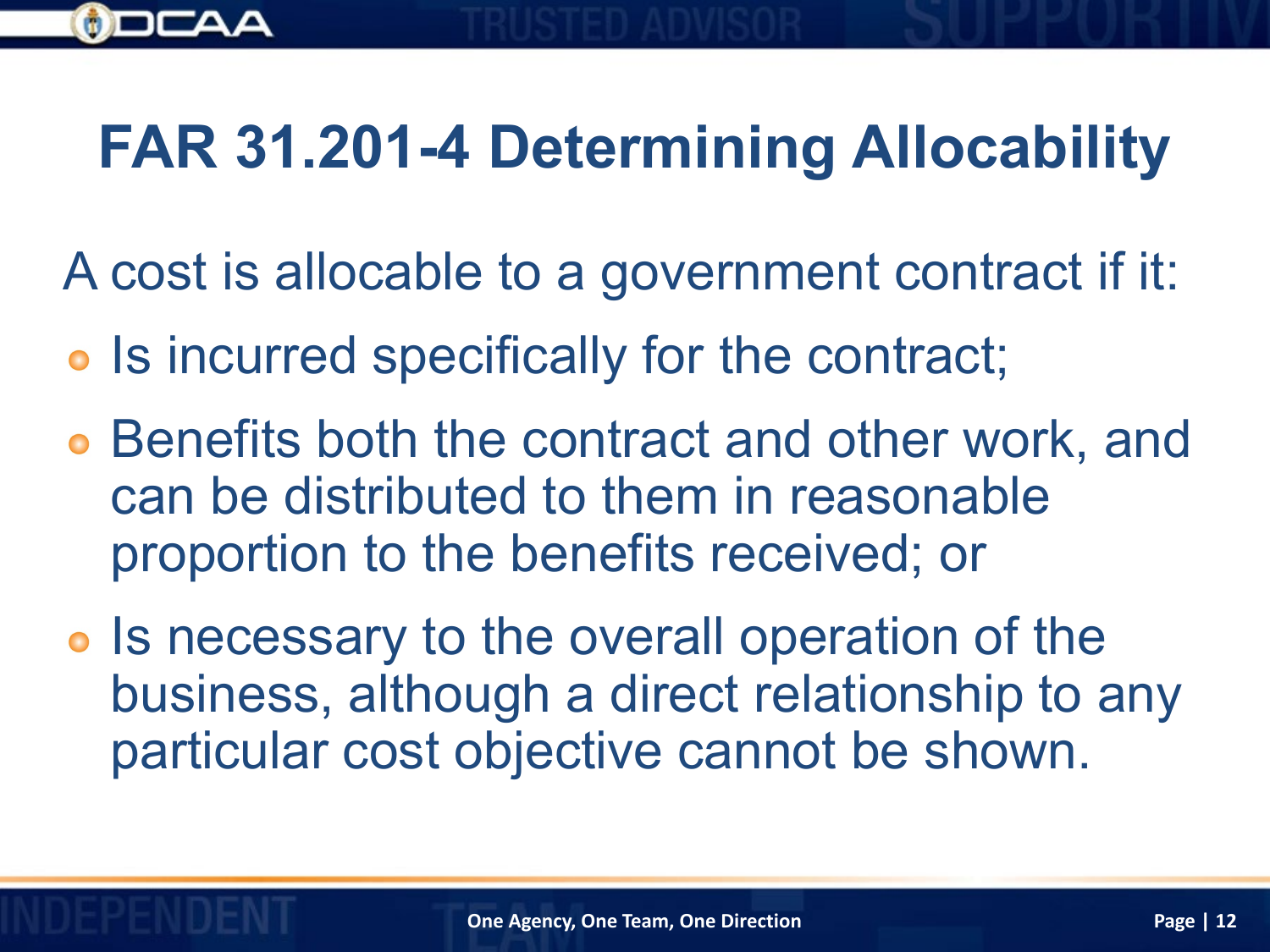

### **FAR 31.201-6 Accounting for Unallowable Costs**

Costs that are expressly unallowable or mutually agreed to be unallowable, including mutually agreed to be unallowable directly associated costs, shall be identified and excluded from any billing, claim, or proposal applicable to a Government contract.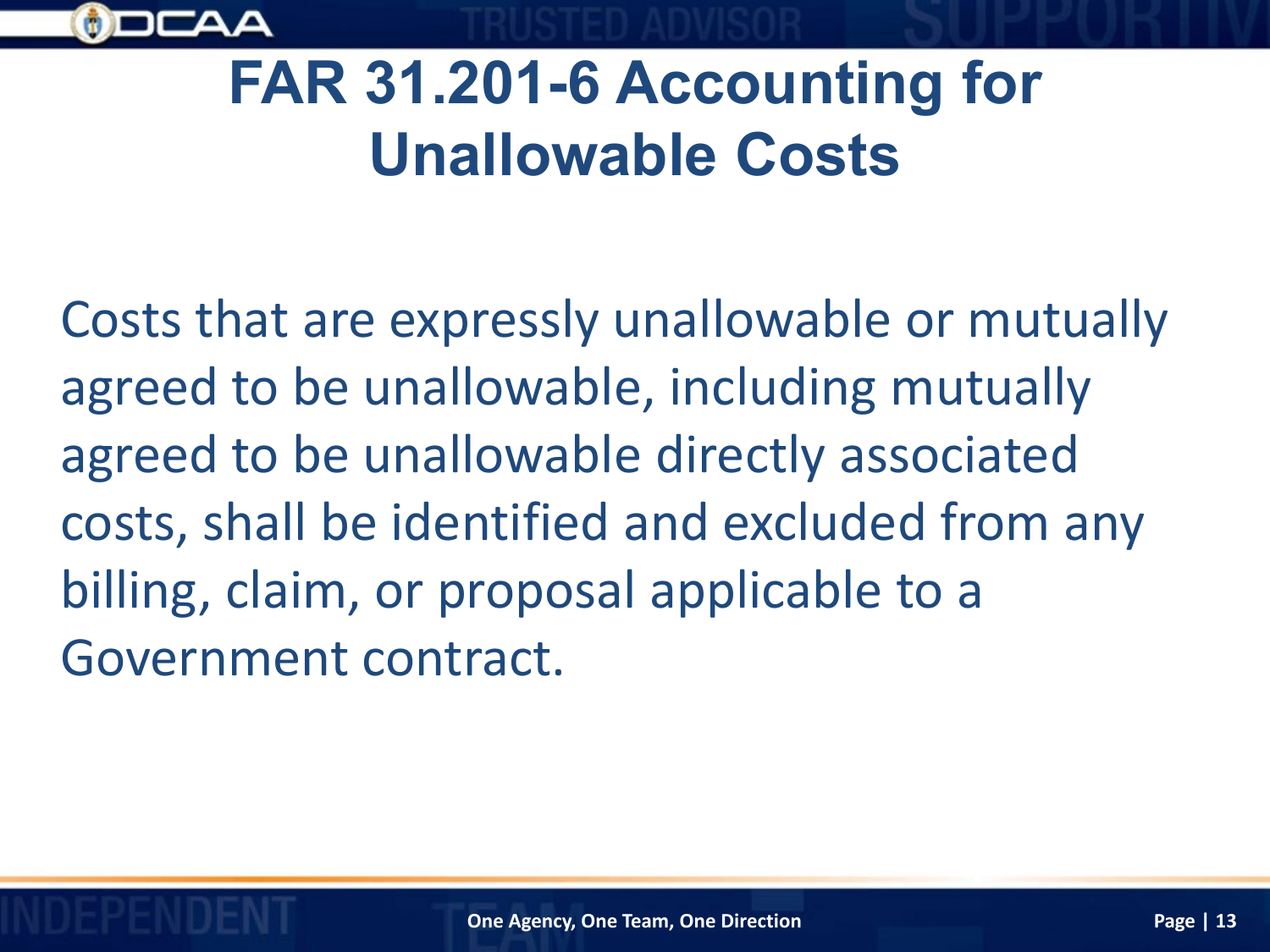

### **FAR 31.201-6 Accounting for Unallowable Costs**

- Costs specifically designated as unallowable per written  $\bullet$ decision furnished by a contracting officer shall be identified if included in or used in computing any billing, claim, or proposal applicable to a Government contract.
- This identification requirement applies also to any costs  $\bullet$ incurred for the same purpose under like circumstances as the costs specifically identified as unallowable.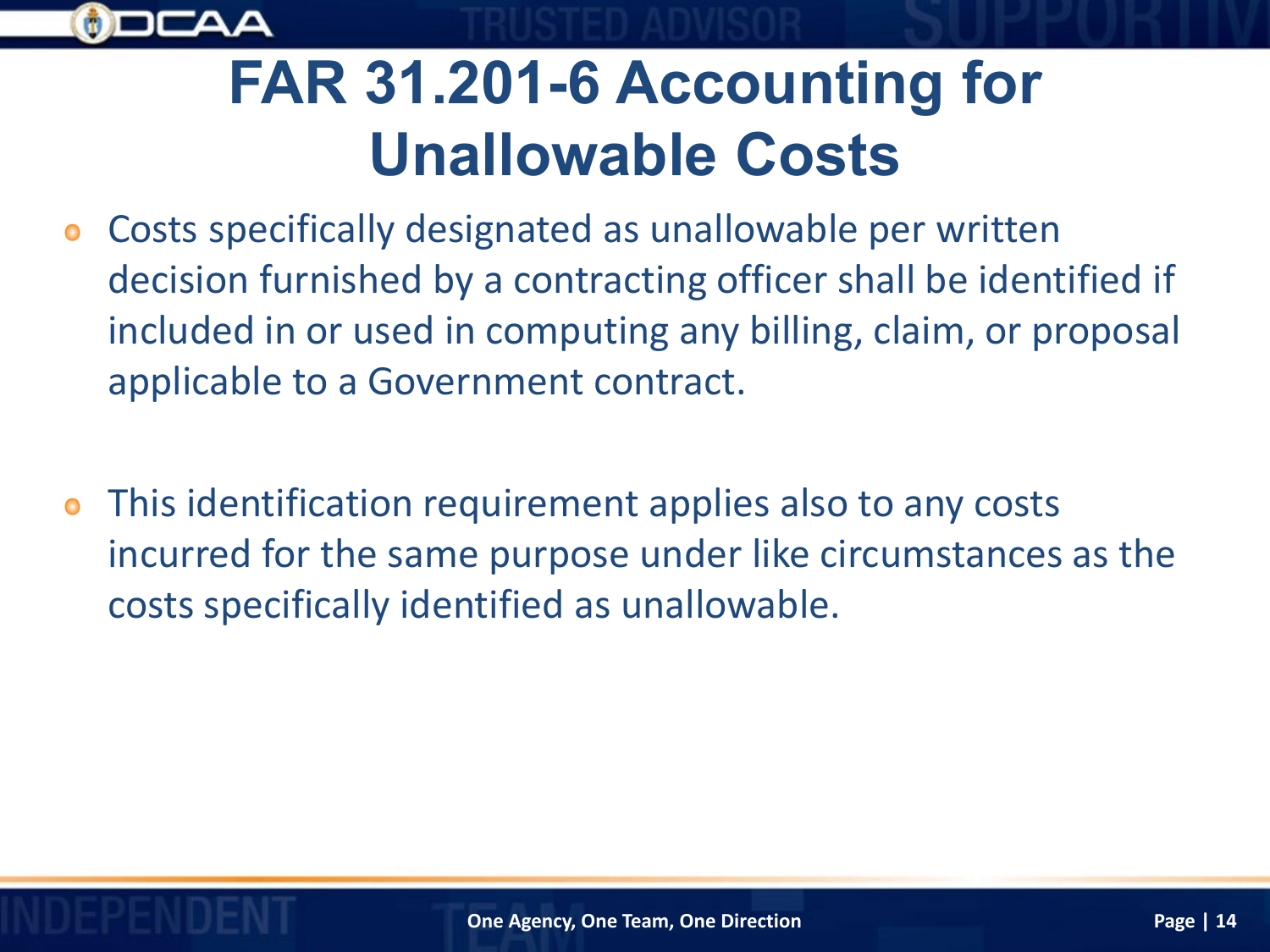

### **FAR 31.201-6 Accounting for Unallowable Costs**

- The practices for accounting for and presentation of unallowable costs must be those described in 48 CFR 9904.405, Accounting for Unallowable Costs.
	- **The most common approach is to segregate** unallowable costs in separate accounts maintained for this purpose in the regular books of records.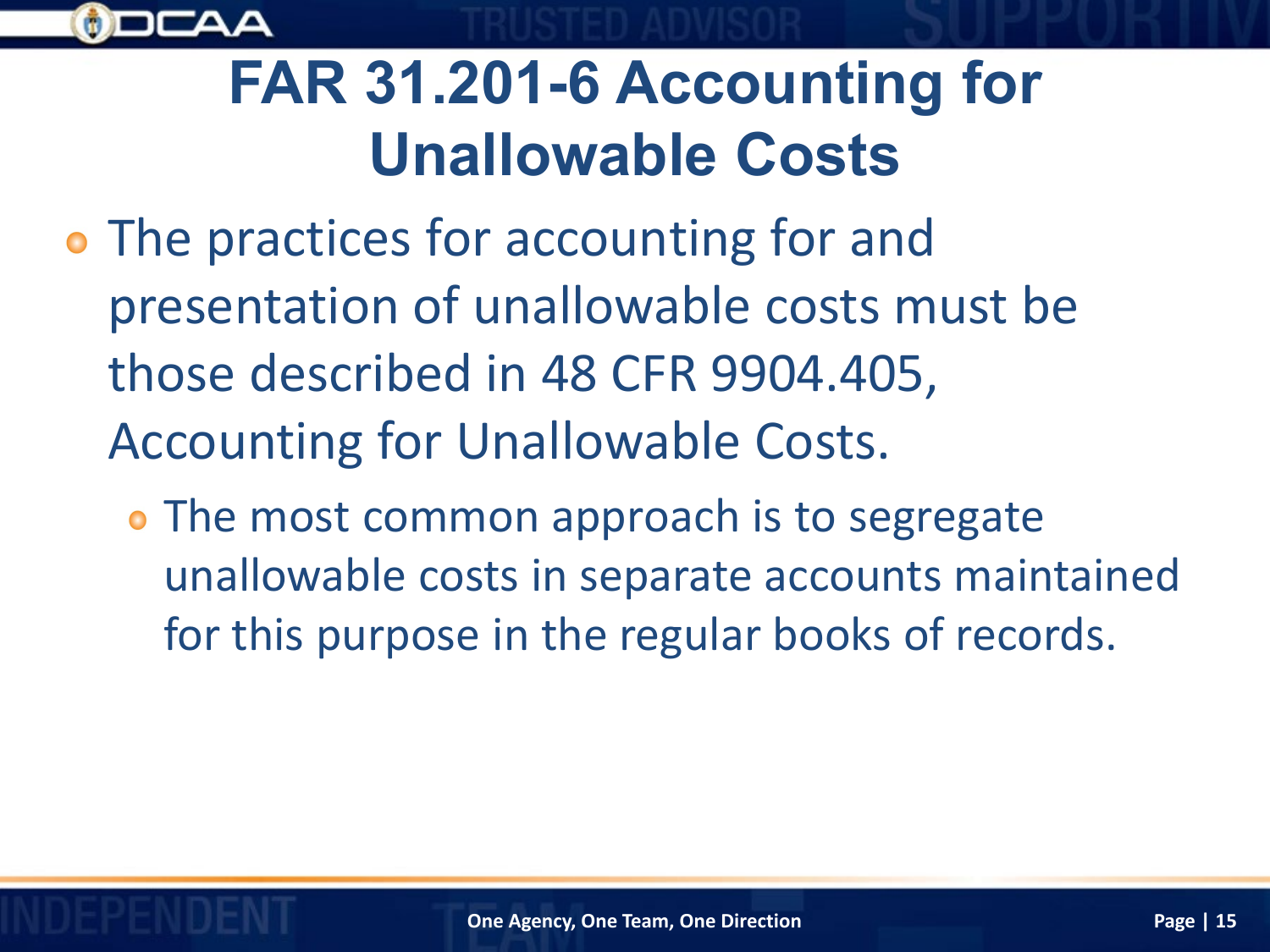

# **FAR 31.202 Direct Costs**

Direct cost means any cost that is identified specifically with a particular final cost objective.

Direct costs are not limited to items that are incorporated in the end product as material or labor.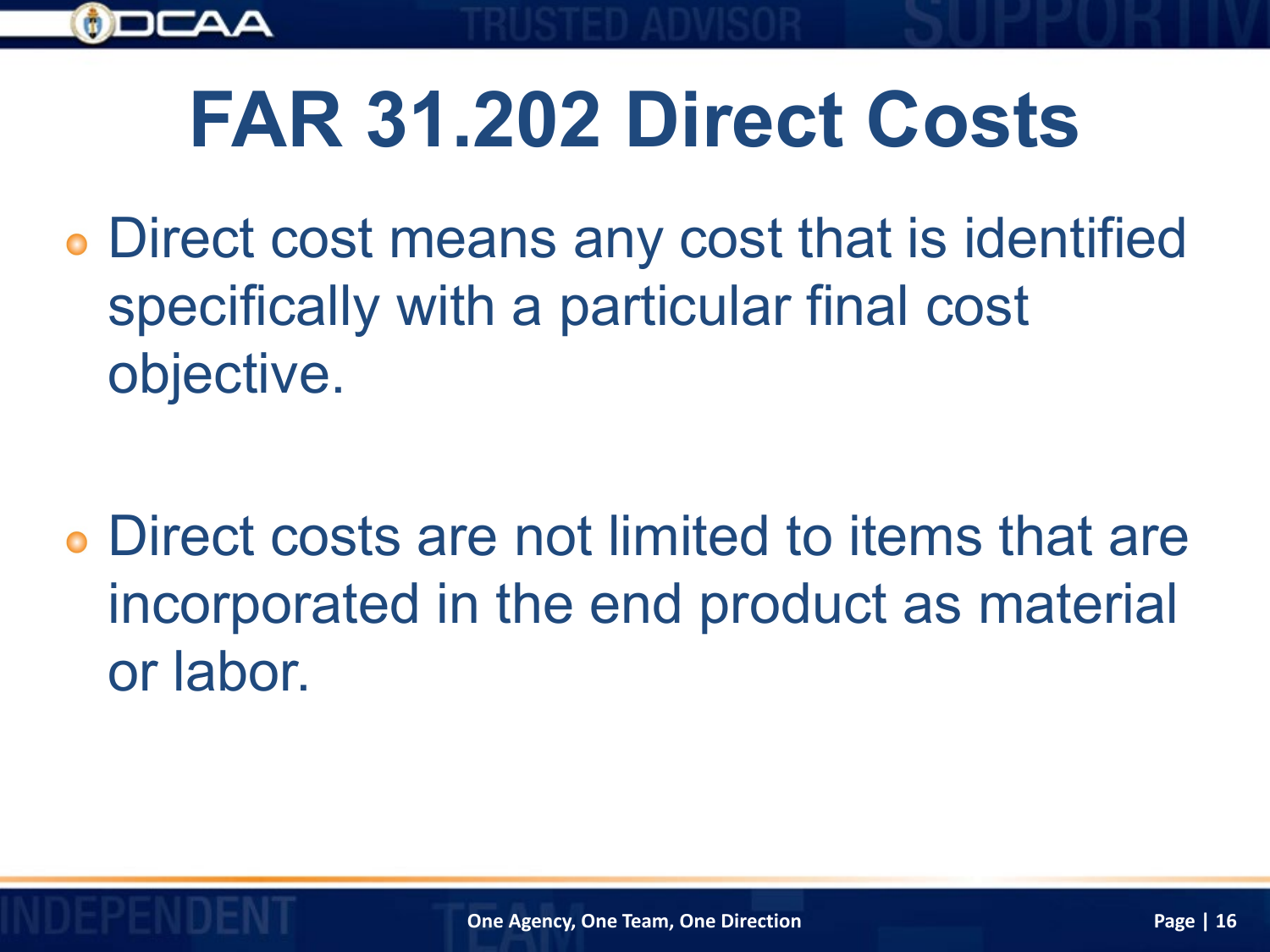

## **FAR 31.202 Direct Costs**

- No **final cost objective** shall have **allocated** to it as a direct cost any cost that has been included in an **indirect cost pool**.
- Direct costs of the contract shall be charged directly to the contract.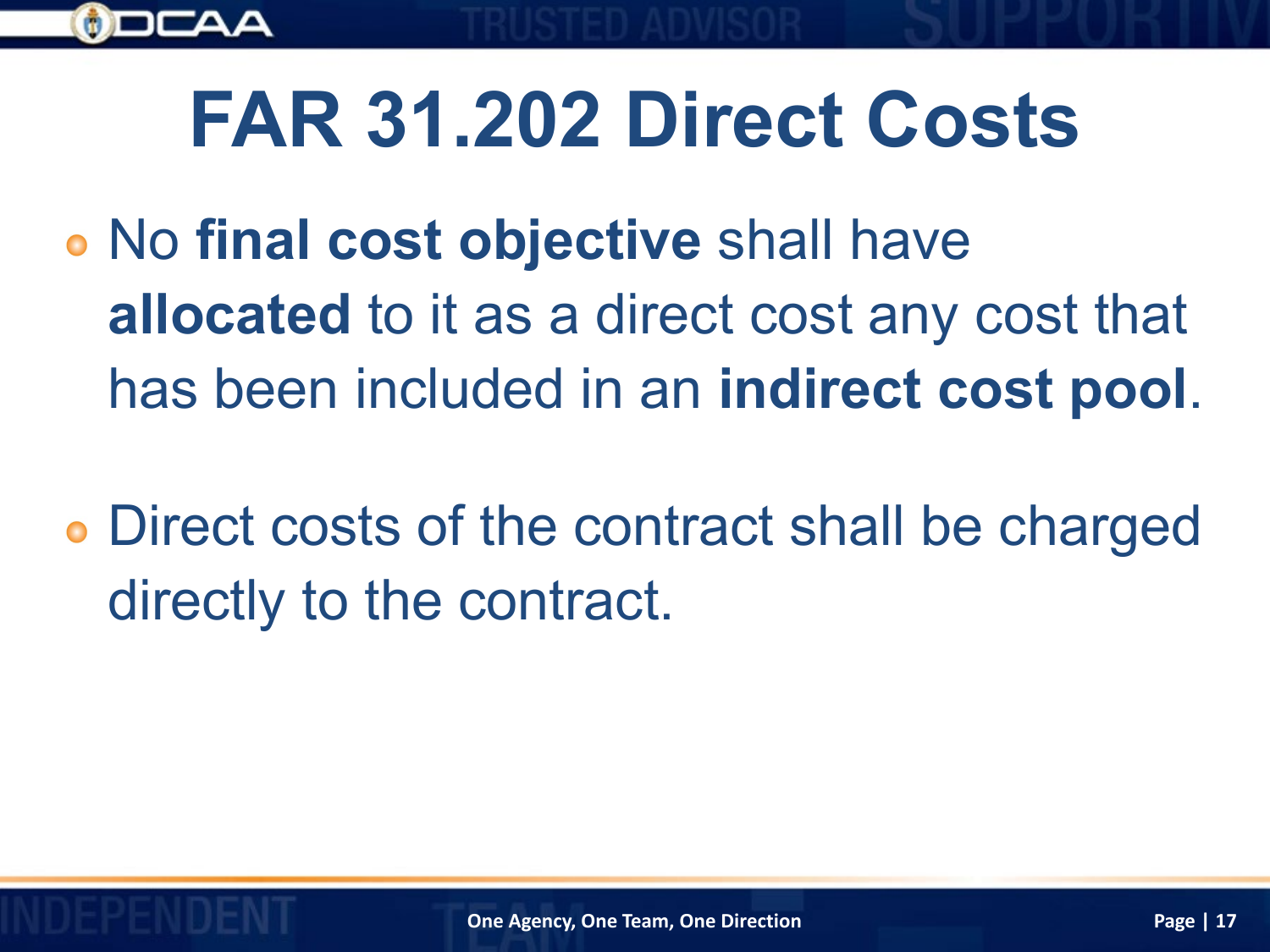

- An indirect cost means any cost not directly identified with a single, final cost objective, but identified with two or more final cost objectives or an intermediate cost objective.
- An indirect cost is not to be allocated to a final cost objective if other costs incurred for the same purpose in like circumstances have been included as a direct cost of any other final cost objective.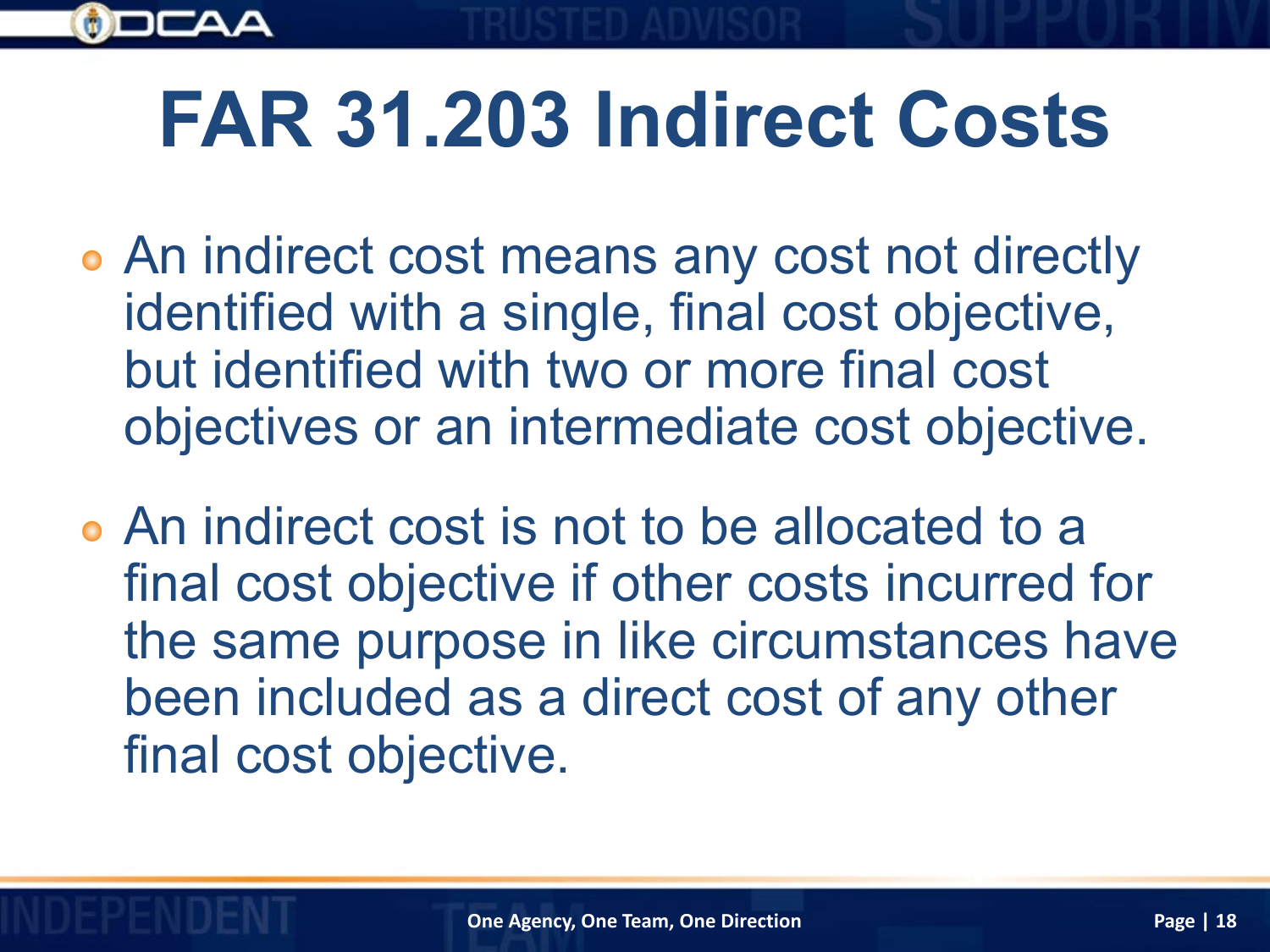

- FAR requires a logical and consistent method for the accumulation and allocation of indirect costs to intermediate and final cost objectives.
- The term indirect cost covers a wide variety of cost categories and the costs involved are not all incurred for the same reasons.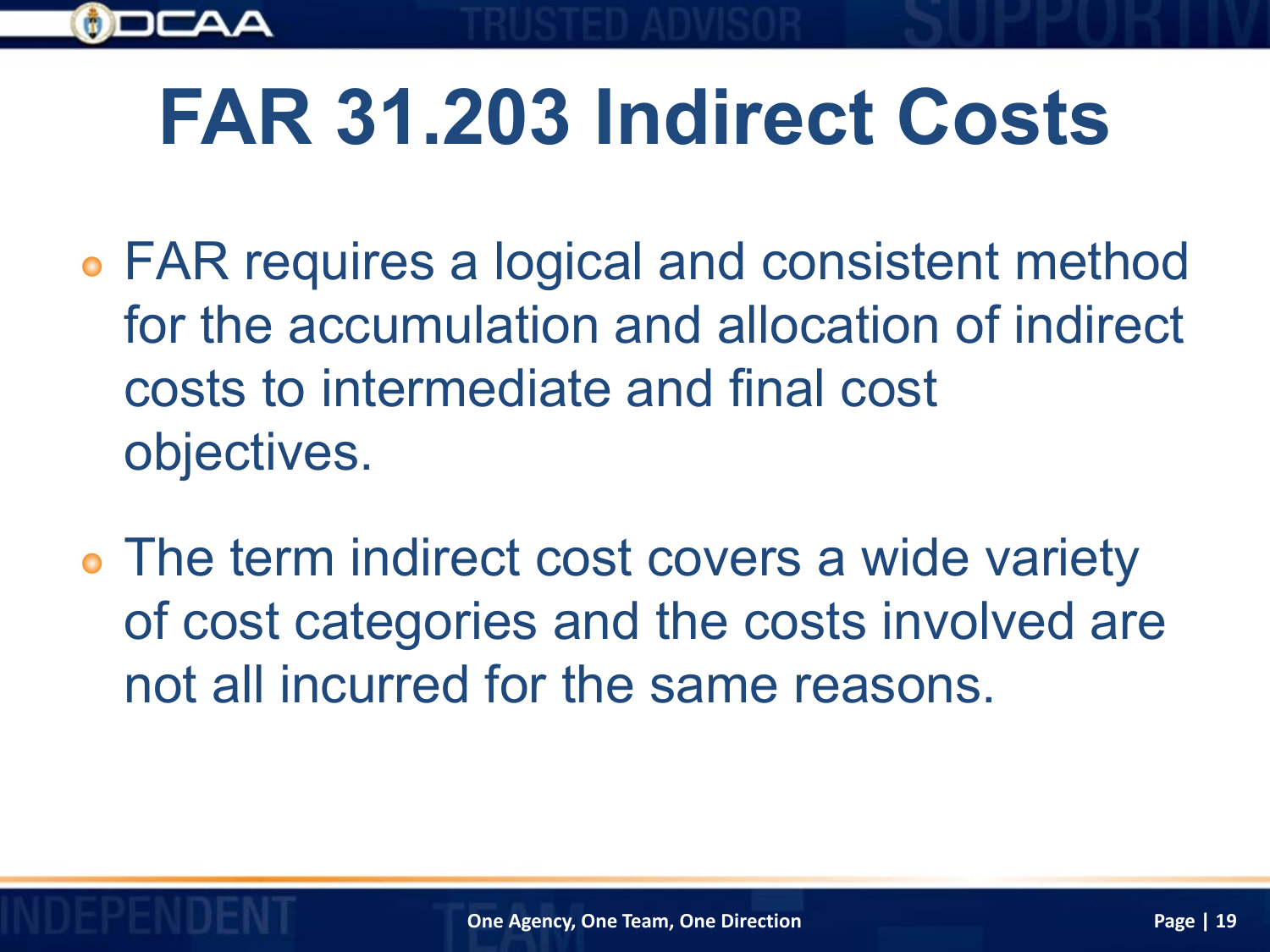

- The number of indirect cost accounts in a single company can range from one to hundreds.
- The indirect structure needs to be tailored to your company and how it operates.
- In general, indirect cost accounts fall into two broad categories:
	- Overhead
	- General and Administrative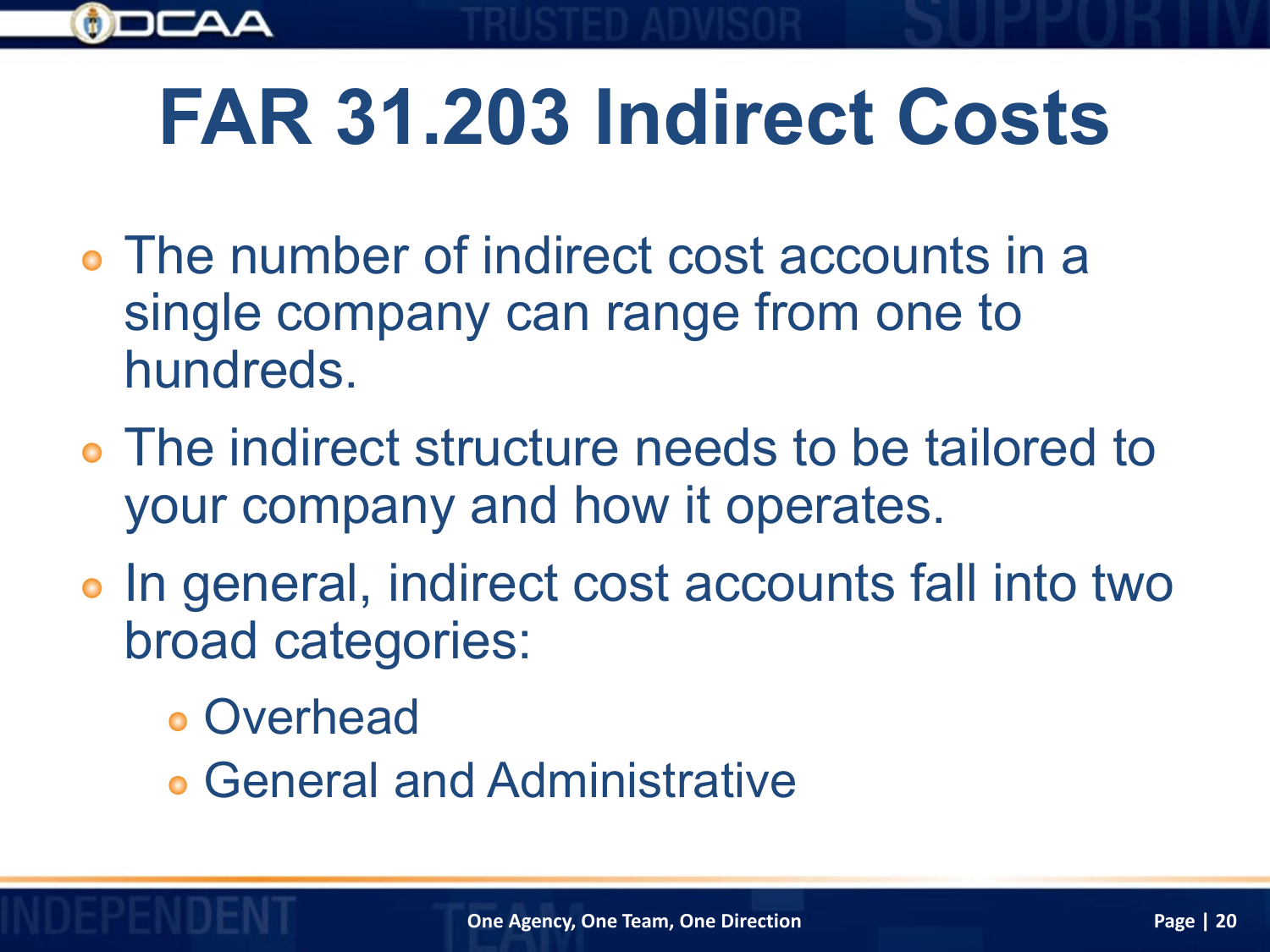

Examples of Overhead indirect cost rates include:

- Material Overhead
- **Manufacturing Overhead**
- **Engineering Overhead**
- Site Overhead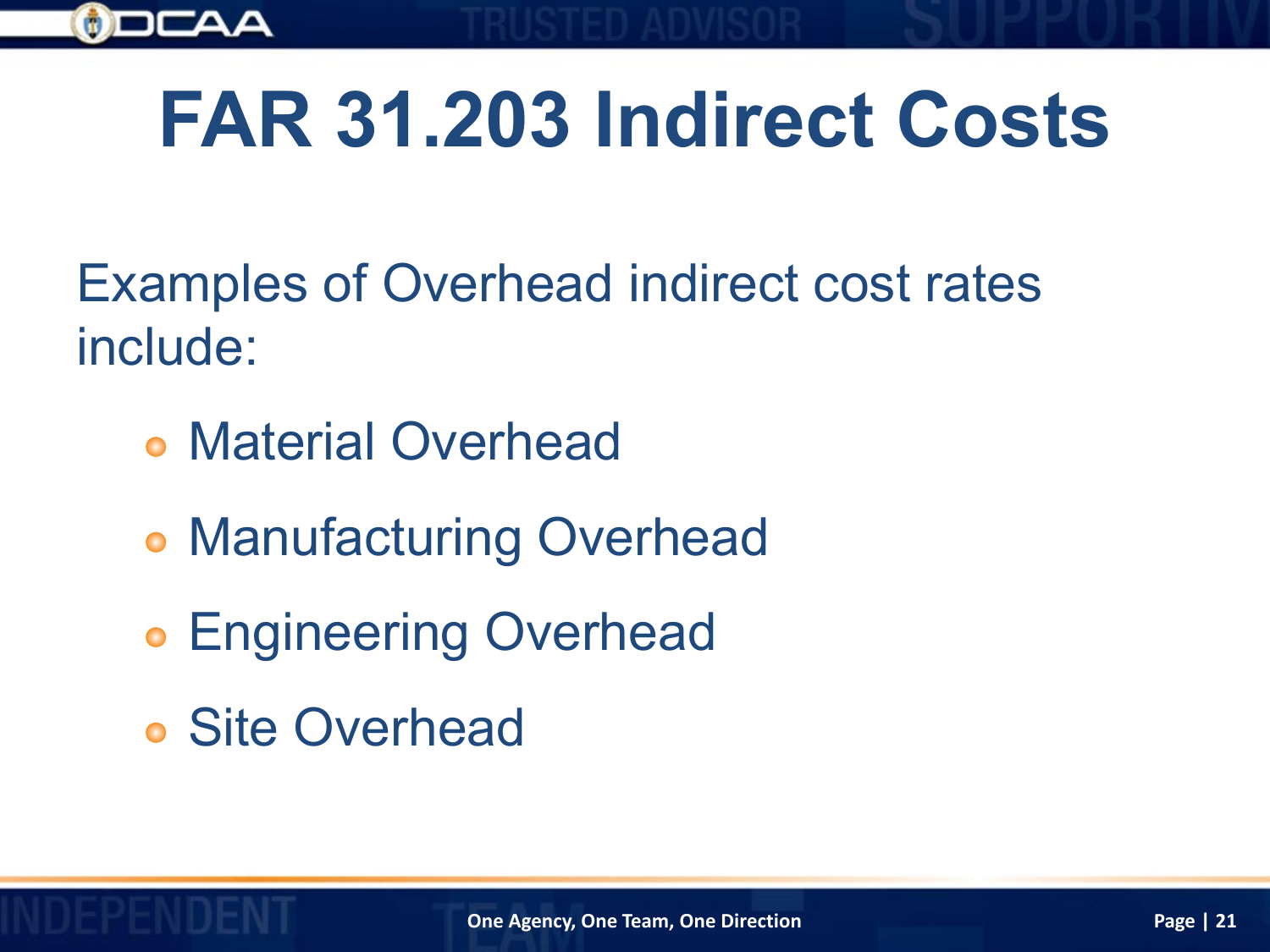

The General and Administrative costs are management, financial, and other expenses related to the general management and administration of the business unit as a whole. To be considered a G&A expense of a business unit, the expenditure must be incurred by, or allocated to, the general business unit.

Examples of G&A expenses include:

- Salary and other costs of the executive staff of the corporate or home office
- Salary and other costs of such staff services as legal,  $\bullet$ accounting, public relations, and financial offices
- Selling and marketing expenses  $\bullet$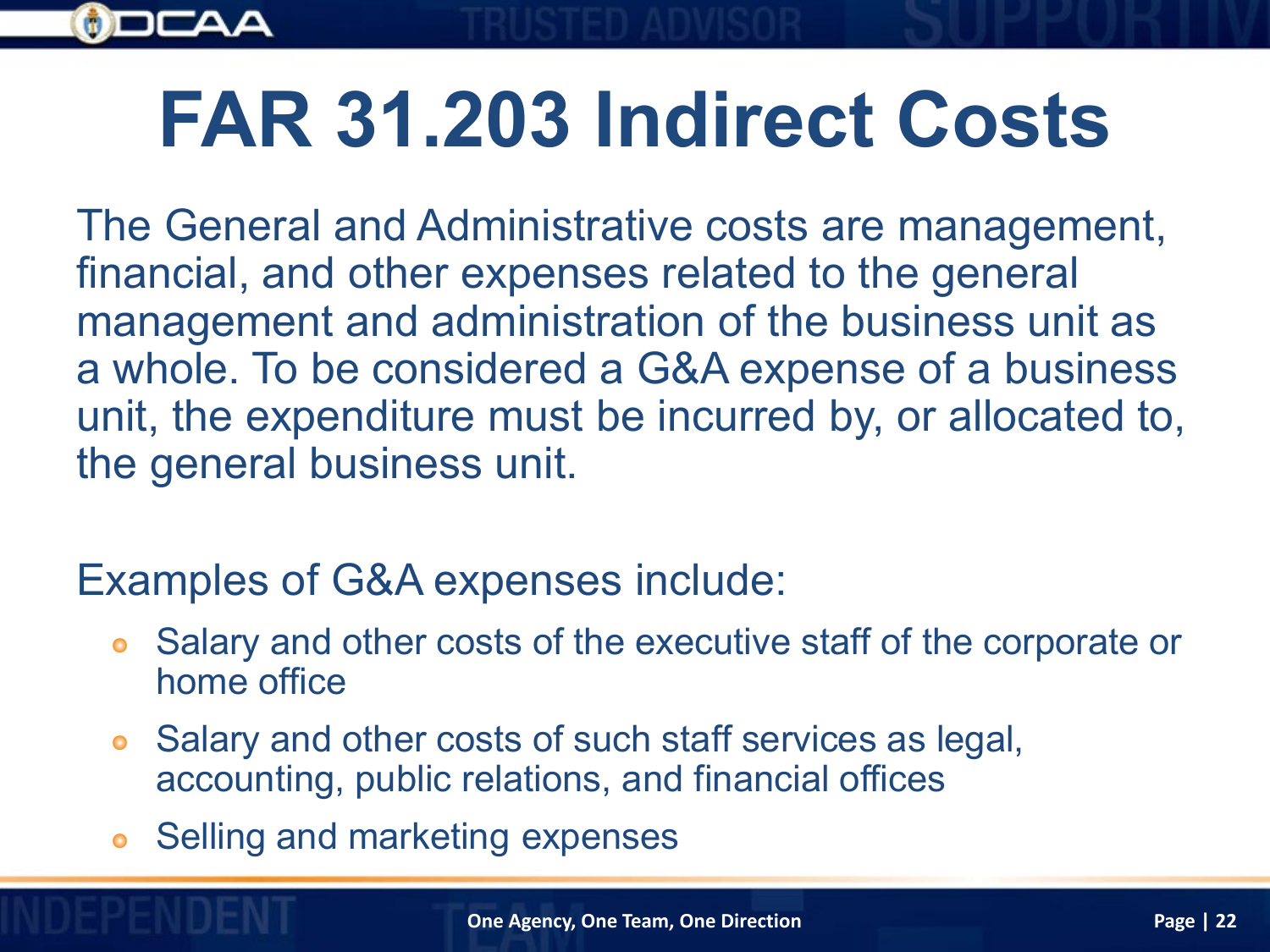

### **FAR 31.203 Indirect Costs Allocation Base**

- Indirect costs should be allocated based on benefits accrued to intermediate and final cost objectives.
- Allocation base must be reasonable.
- There must be a relationship between the selected allocation base and the pool costs.
- For example, training costs in the overhead pool are not necessarily caused by a particular cost objective, but the cost objectives might benefit from the training of employees. In that case, training would be related and benefit the labor dollars incurred on contracts/final cost objective.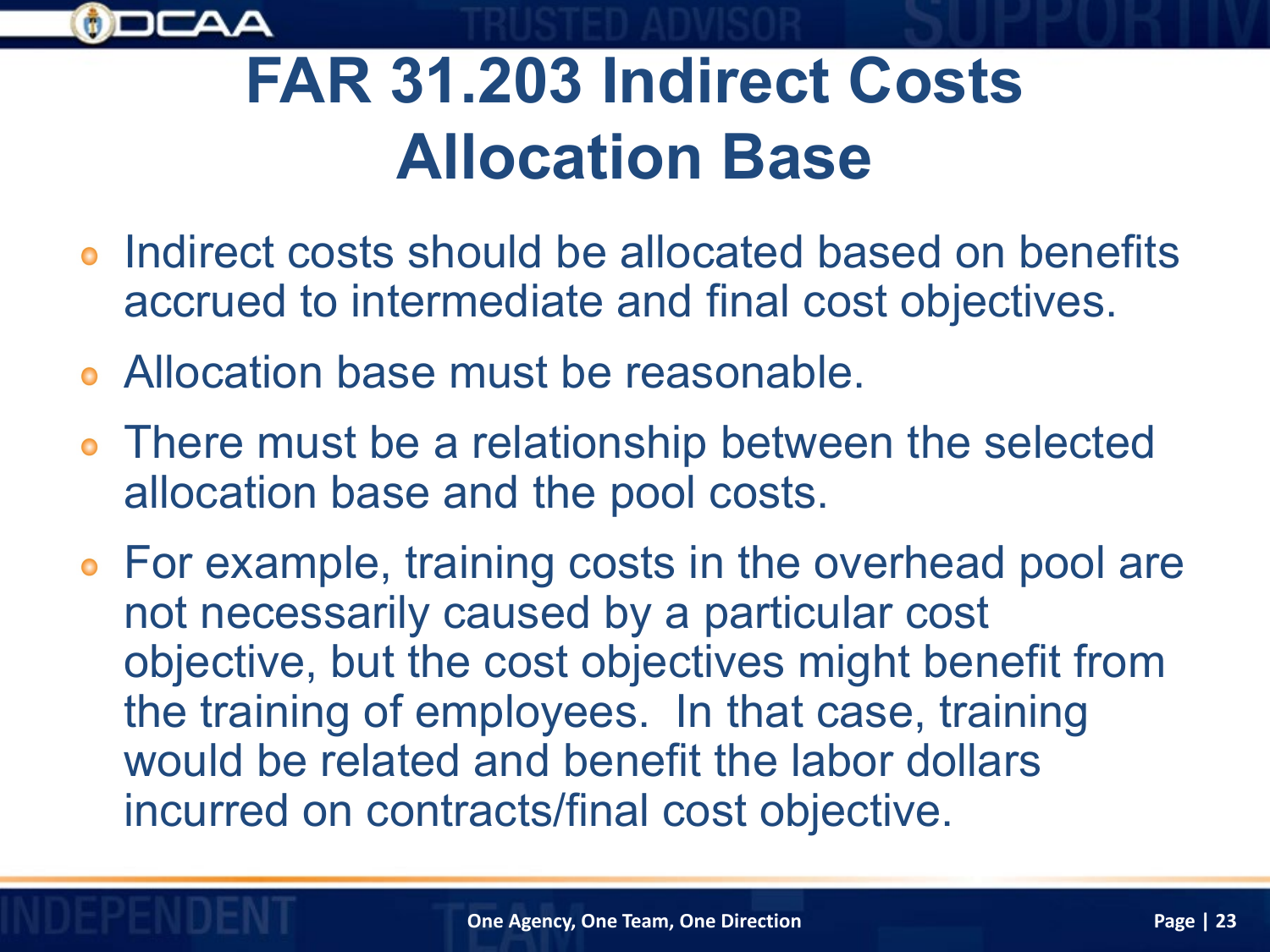

# **Allocation Base**

In general, typical allocation bases for Overhead and G&A are:

#### **Overhead**

- Direct Labor Dollars
- Direct Labor Hours
- Direct Material Dollars

#### G&A

Total Cost Input (Total direct and indirect costs minus G&A)

- Value Added (Total Cost Input less subcontracts and direct materials)
- Single Cost Element (e.g. Direct labor dollars)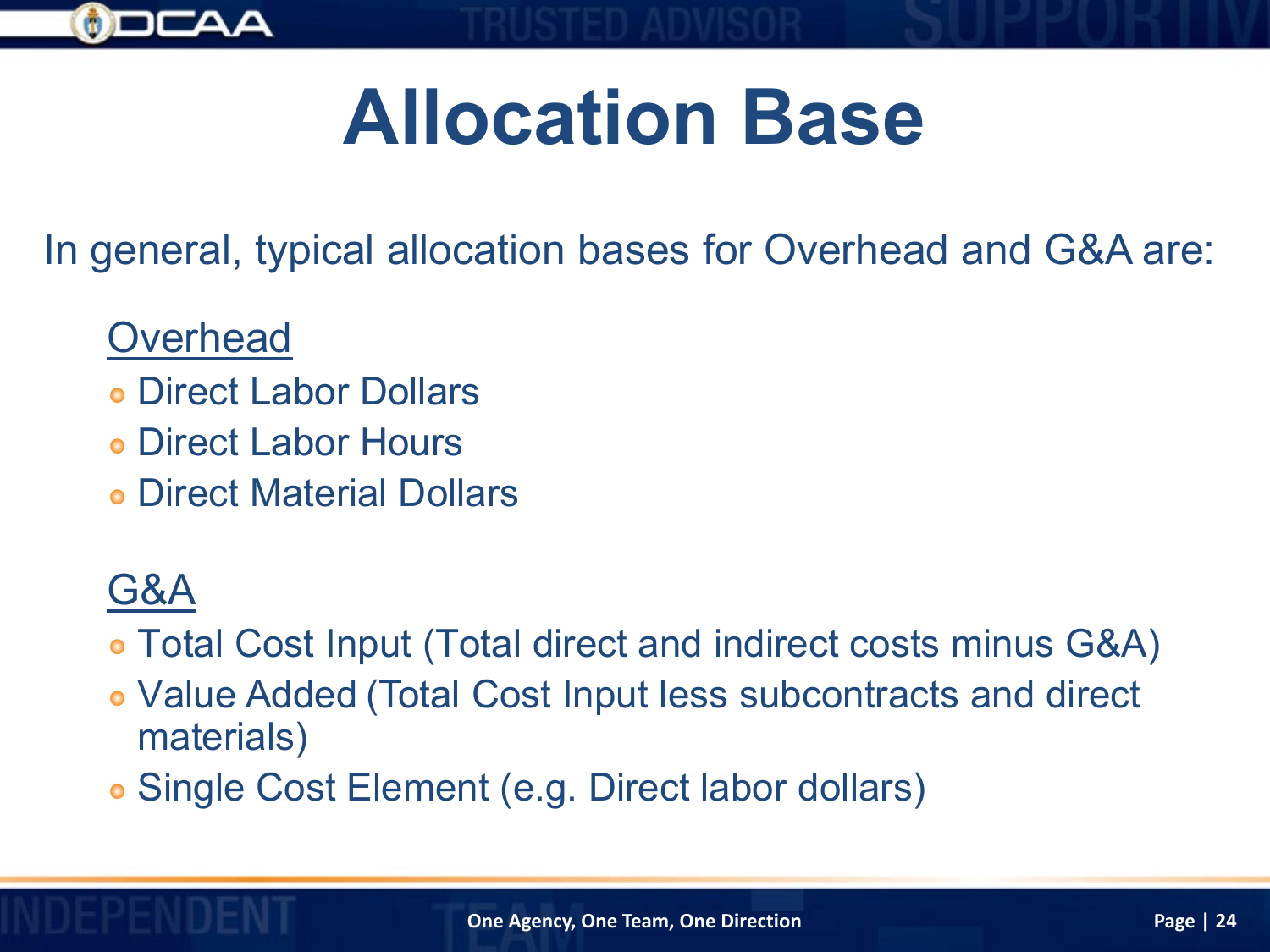

### Overhead Rate Example

| <b>Overhead Pool</b> |                       |         |          |         |  |  |  |
|----------------------|-----------------------|---------|----------|---------|--|--|--|
| Acct. No.            | Description           | G/L     | Adj      | Claimed |  |  |  |
| 7001                 | Salaries & Wages      | 33,060  |          | 33,060  |  |  |  |
| 7002                 | Postage & Handling    | 6,235   |          | 6,235   |  |  |  |
| 7004                 | Small Equipment       | 878     |          | 878     |  |  |  |
| 7011                 | Equipment Rental      | 27,150  |          | 27,150  |  |  |  |
| 7016                 | Repairs/Maintenance   | 1,681   |          | 1,681   |  |  |  |
| 8421                 | Leave                 | 20,181  |          | 20,181  |  |  |  |
| 8425                 | Severance Pay         | 32,419  | (23,023) | 9,396   |  |  |  |
| 8427                 | Taxes                 | 23,612  |          | 23,612  |  |  |  |
| 8431                 | Workers' Compensation | 3,311   |          | 3,311   |  |  |  |
| 8435                 | Health Insurance      | 31,097  |          | 31,097  |  |  |  |
| 8440                 | Life Insurance        | 6,833   |          | 6,833   |  |  |  |
| 8445                 | Pension Plan          | 58,320  | (8,612)  | 49,708  |  |  |  |
| 8450                 | Miscellaneous         | 612     |          | 612     |  |  |  |
|                      | <b>Total OH Pool</b>  | 245,389 | (31,635) | 213,754 |  |  |  |

Direct Labor 633,012

| <b>OH</b> Pool | 213,754 | 33.77% |
|----------------|---------|--------|
| <b>OH</b> Base | 633,012 |        |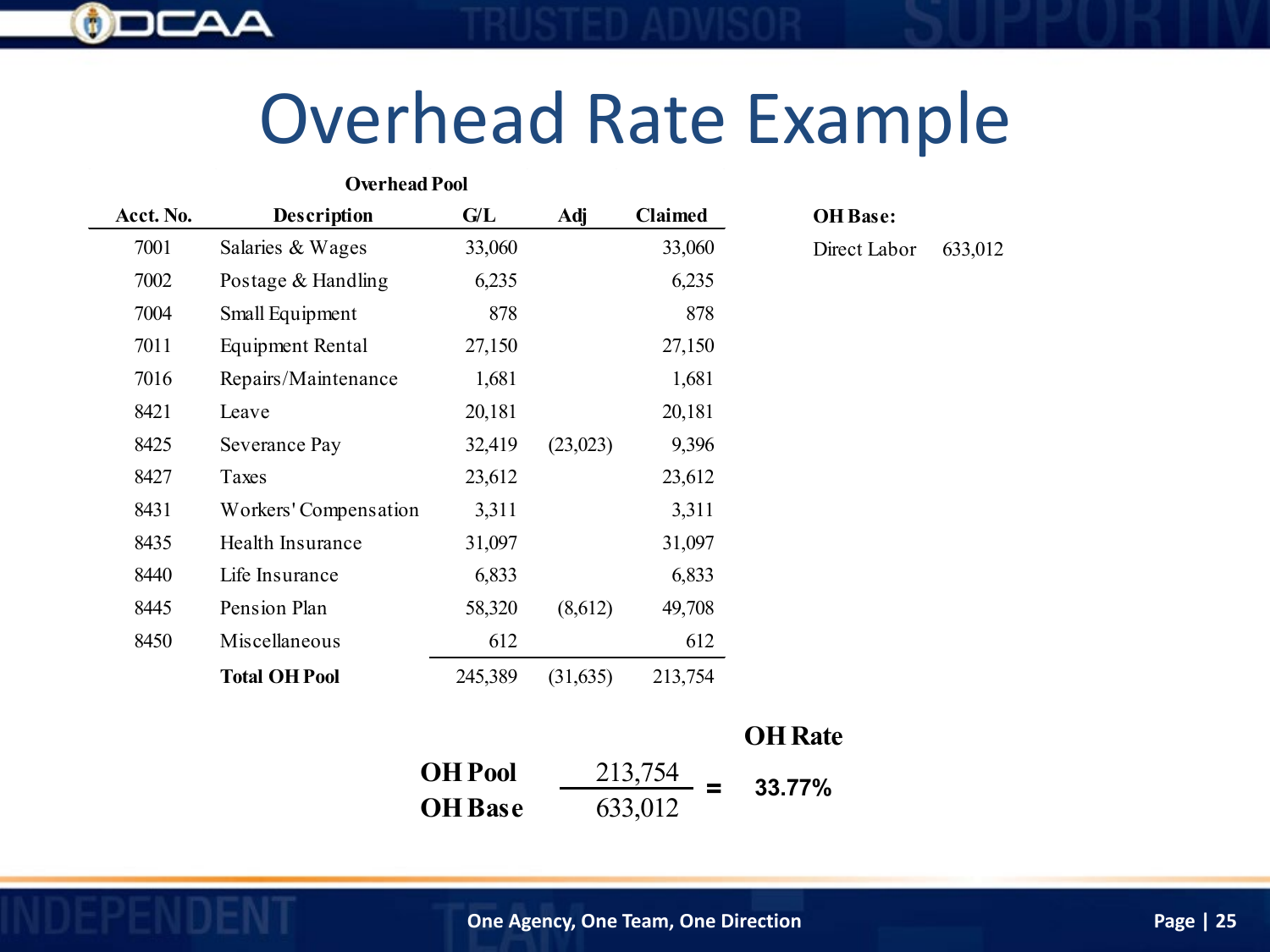

### G&A Rate Example

|           | <b>General &amp; Administrative Pool</b> |         |         |         |
|-----------|------------------------------------------|---------|---------|---------|
| Acct. No. | <b>Description</b>                       | G/L     | Adj     | Claimed |
| 8001      | Salaries & Wages                         | 90,007  |         | 90,007  |
| 8320      | Legal Fees                               | 1,744   |         | 1,744   |
| 8501      | Travel                                   | 12,987  | (1,295) | 11,692  |
| 8503      | Entertainment                            | 484     | (484)   | -       |
| 8505      | Advertising & Promotion                  | 354     | (287)   | 67      |
| 8522      | <b>Bad Debts</b>                         | 3,018   | (3,018) |         |
| 8527      | Interest Expense                         | 1,001   | (1,001) |         |
| 8521      | Leave                                    | 2,321   |         | 2,321   |
| 8527      | Taxes                                    | 3,815   |         | 3,815   |
| 8535      | Health Insurance                         | 8,912   |         | 8,912   |
| 8540      | Life Insurance                           | 1,087   |         | 1,087   |
| 8545      | Pension Plan                             | 12,318  | (1,883) | 10,435  |
| 8550      | Miscellaneous                            | 3,357   |         | 3,357   |
|           | <b>Total G&amp;A Pool</b>                | 141,405 | (7,968) | 133,437 |
|           |                                          |         |         |         |

| <b>G&amp;A Pool</b> | 133,437   | 4.64% |
|---------------------|-----------|-------|
| <b>G&amp;A Base</b> | 2,872,891 |       |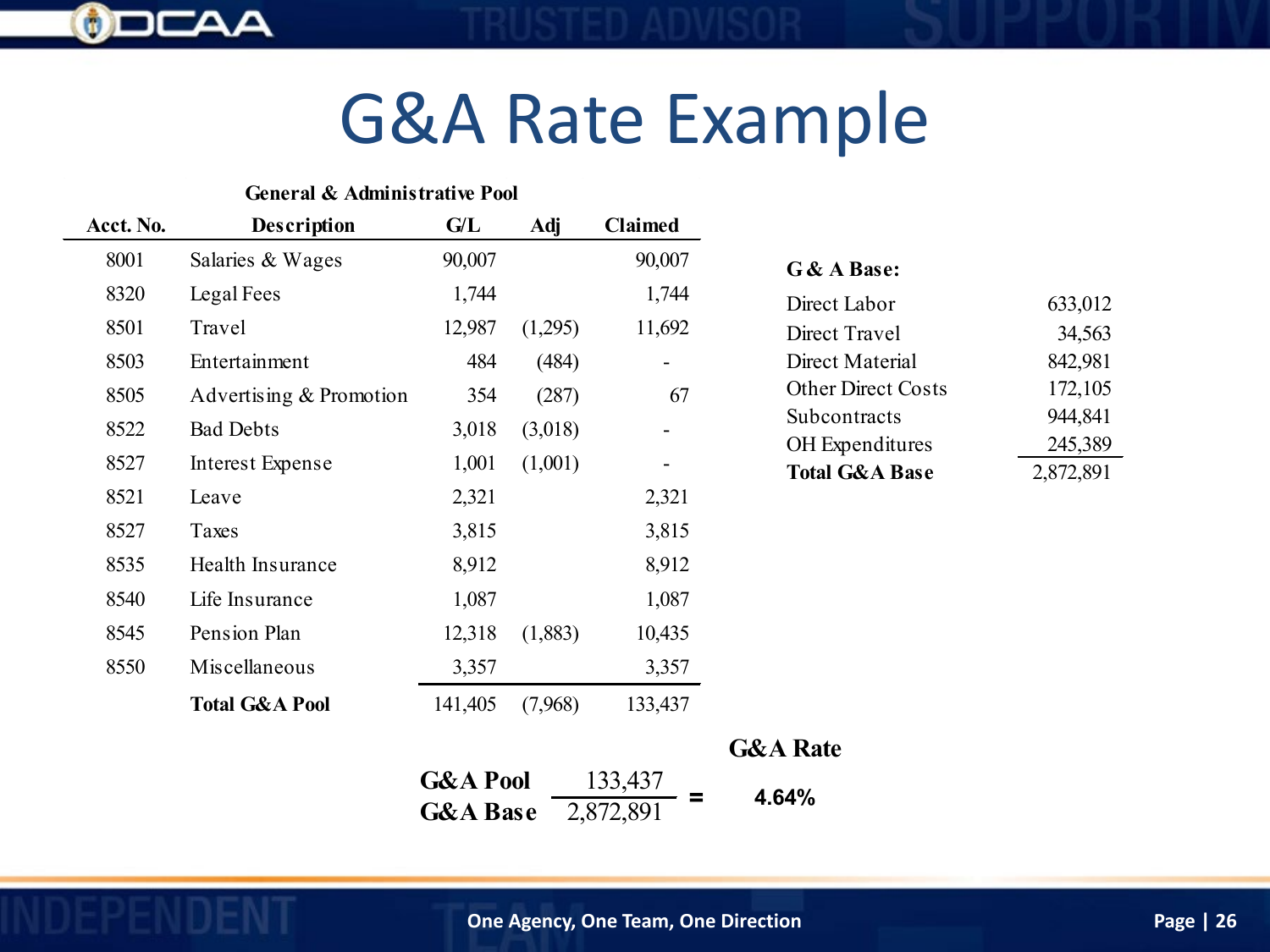

# Briefing Solicitations and Contracts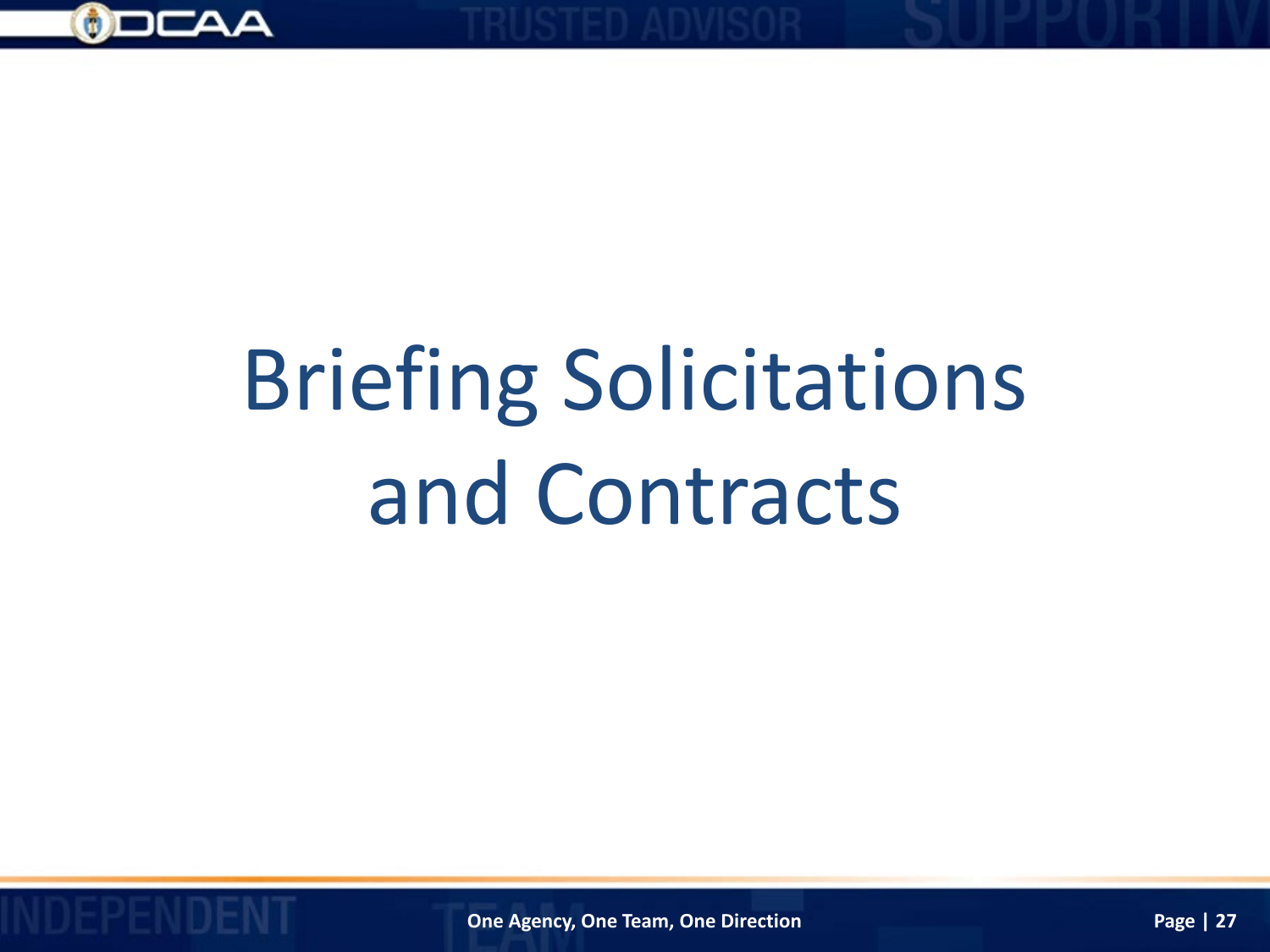

### **Briefing Solicitations and Contracts**

- Briefs generally includes a synopsis of all pertinent contract provisions
- Solicitation terms and Contract clauses are reviewed to determine the specific requirements for each contract and the allowability, allocability, and reasonableness of costs to be billed to the government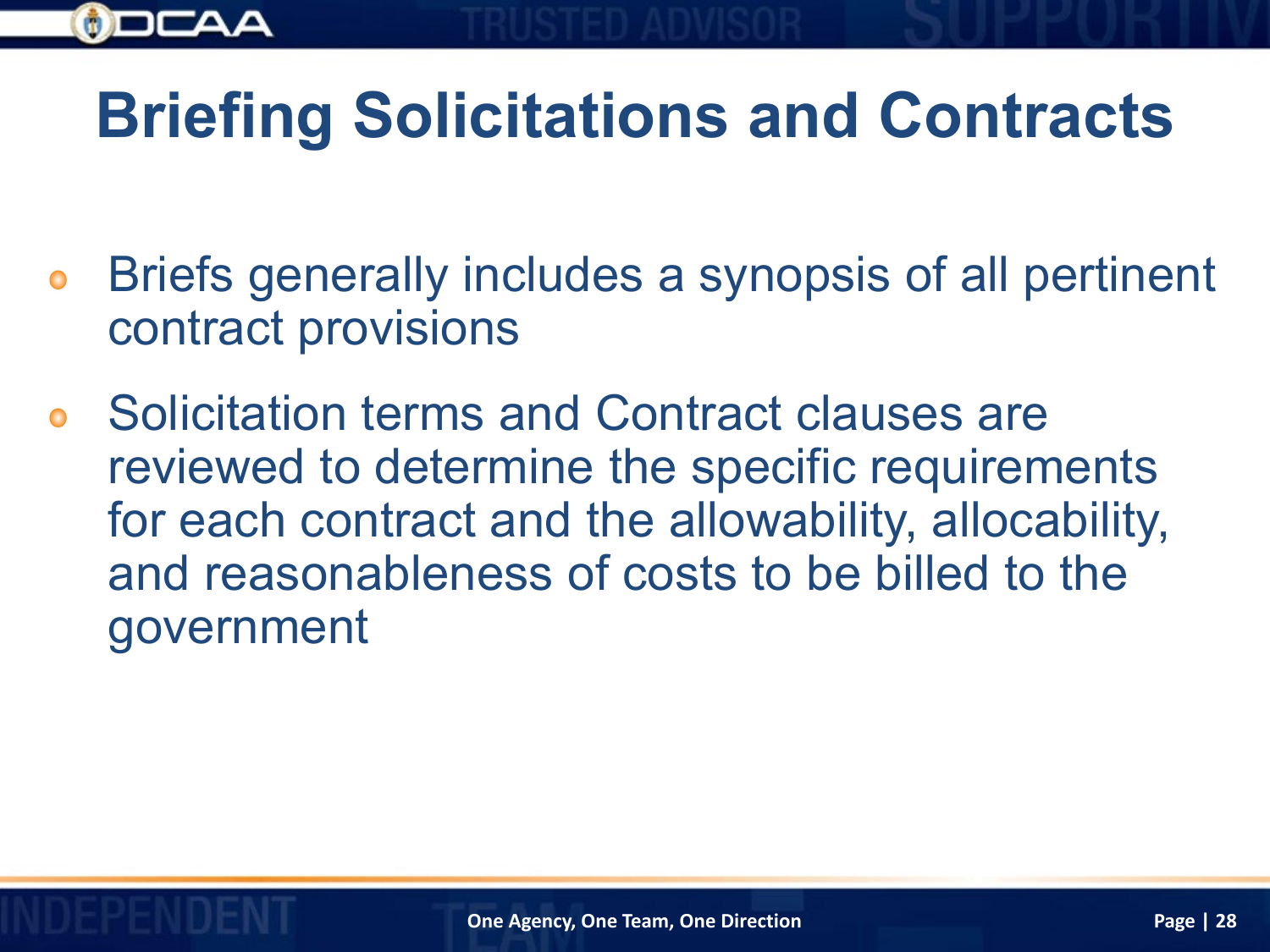

### **Why Brief Solicitations and Contracts?**

- Without briefing the solicitation, you could fail to comply with the solicitation terms resulting in delays in contract award or not being awarded a contract.
- Once the contract is signed, the contractor is expected to fully comply with all terms and conditions of the contract.
- Without fully understanding what was agreed to in the contract, contractual issues can occur throughout the life of the contract.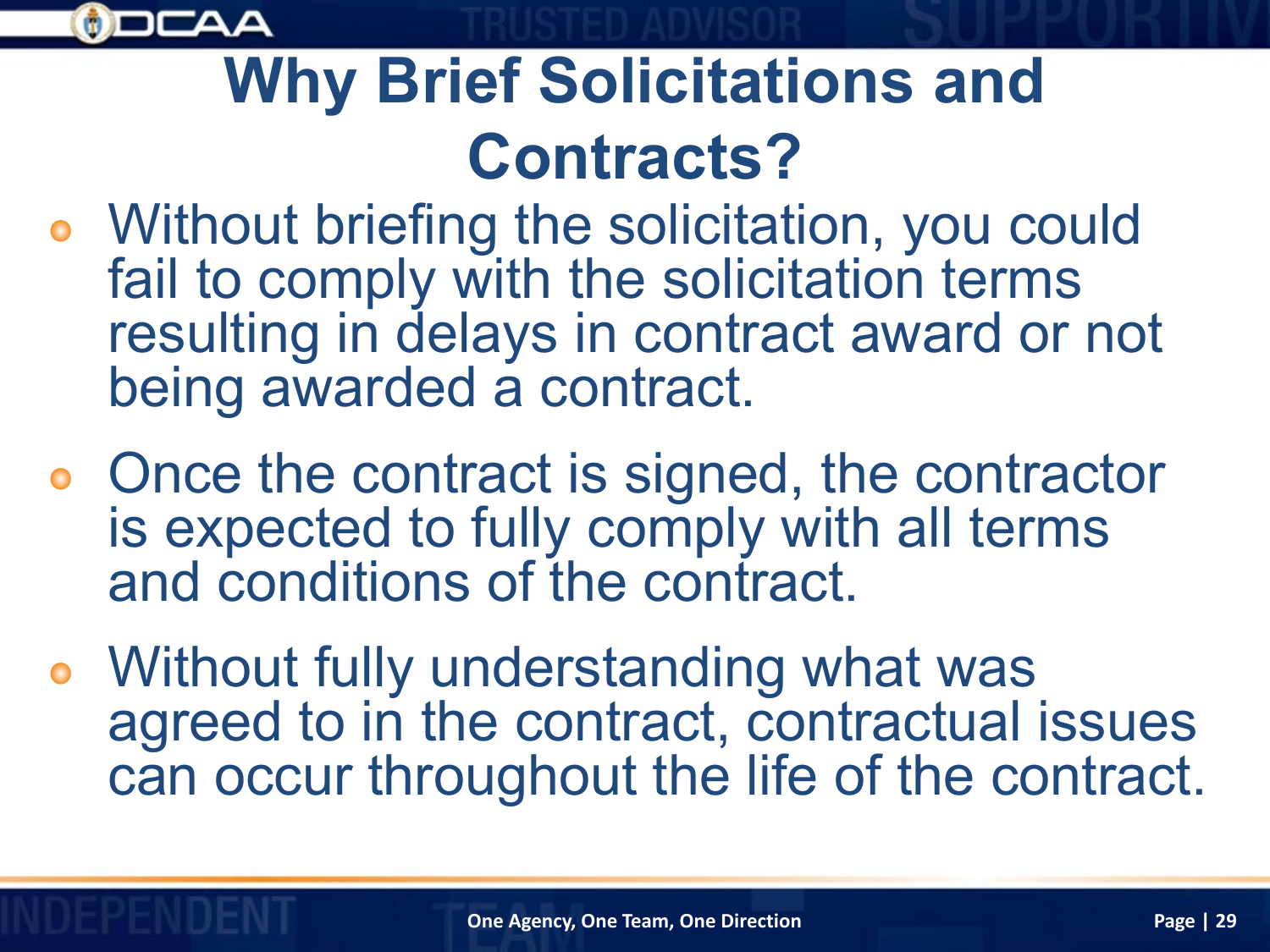

## **Contract Clauses**

- Important Contract Clauses
- 52.215-2 Audit and Records-Negotiation
- 52.216-7 Allowable Cost and Payment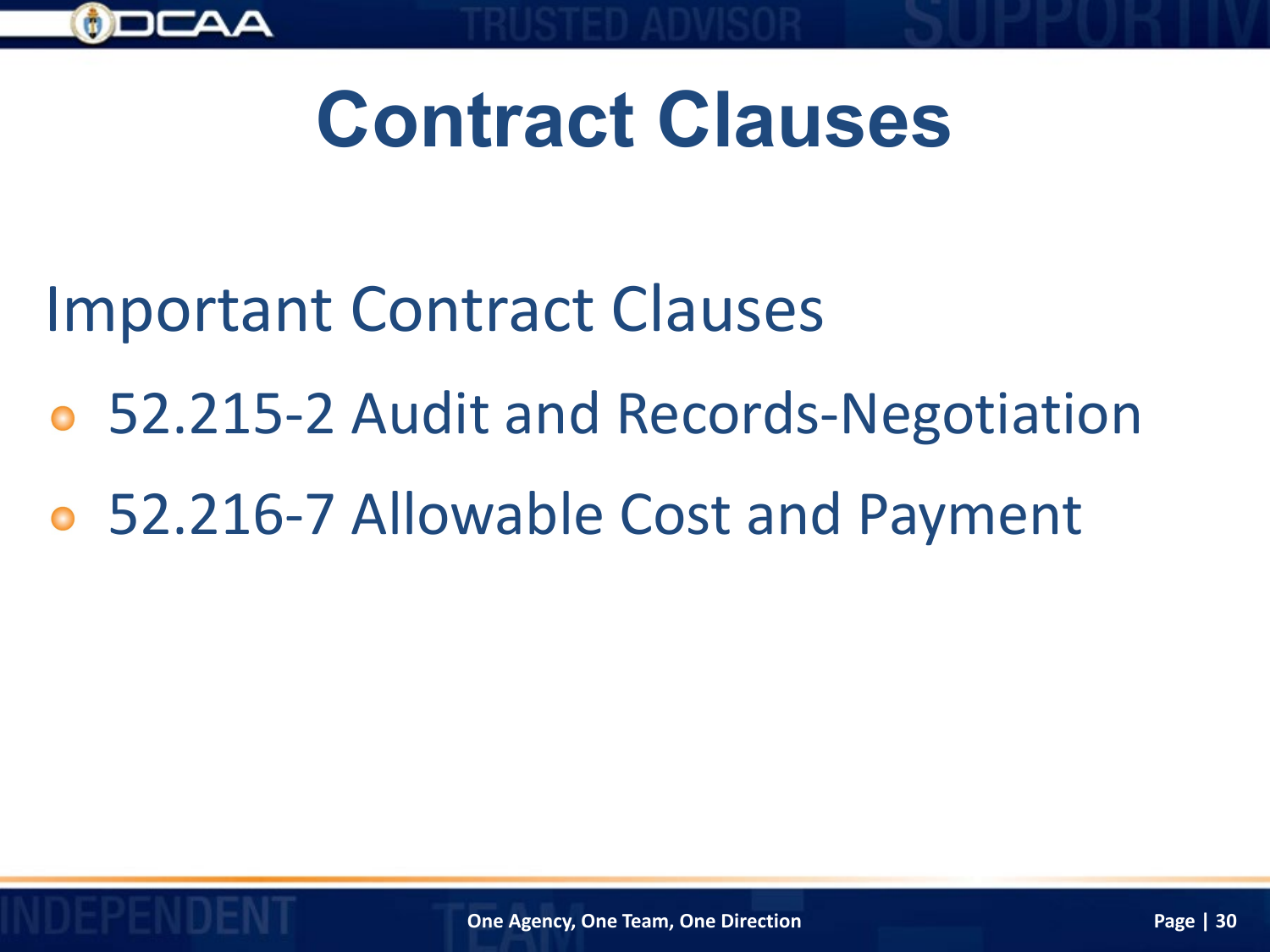

- This clause relates to the Contracting Officer and their representatives access to contractor records.
- Records include books, documents, accounting procedures and practices, and other data, regardless of type and regardless of whether such items are in written form, in the form of computer data, or in any other form.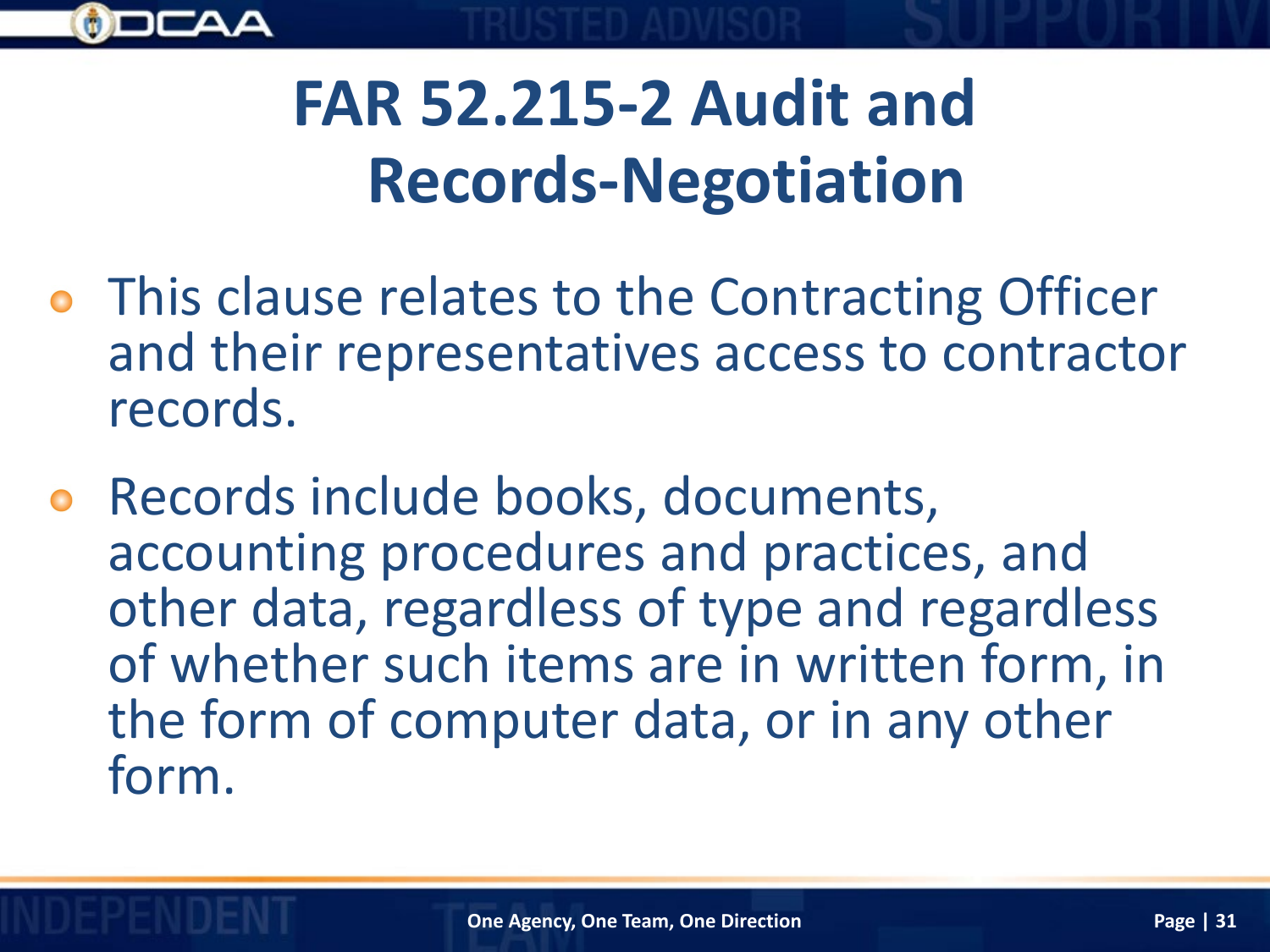

When certified cost or pricing data is required in connection with any pricing action provides the right to examine and audit all of the Contractor's records, including computations and projections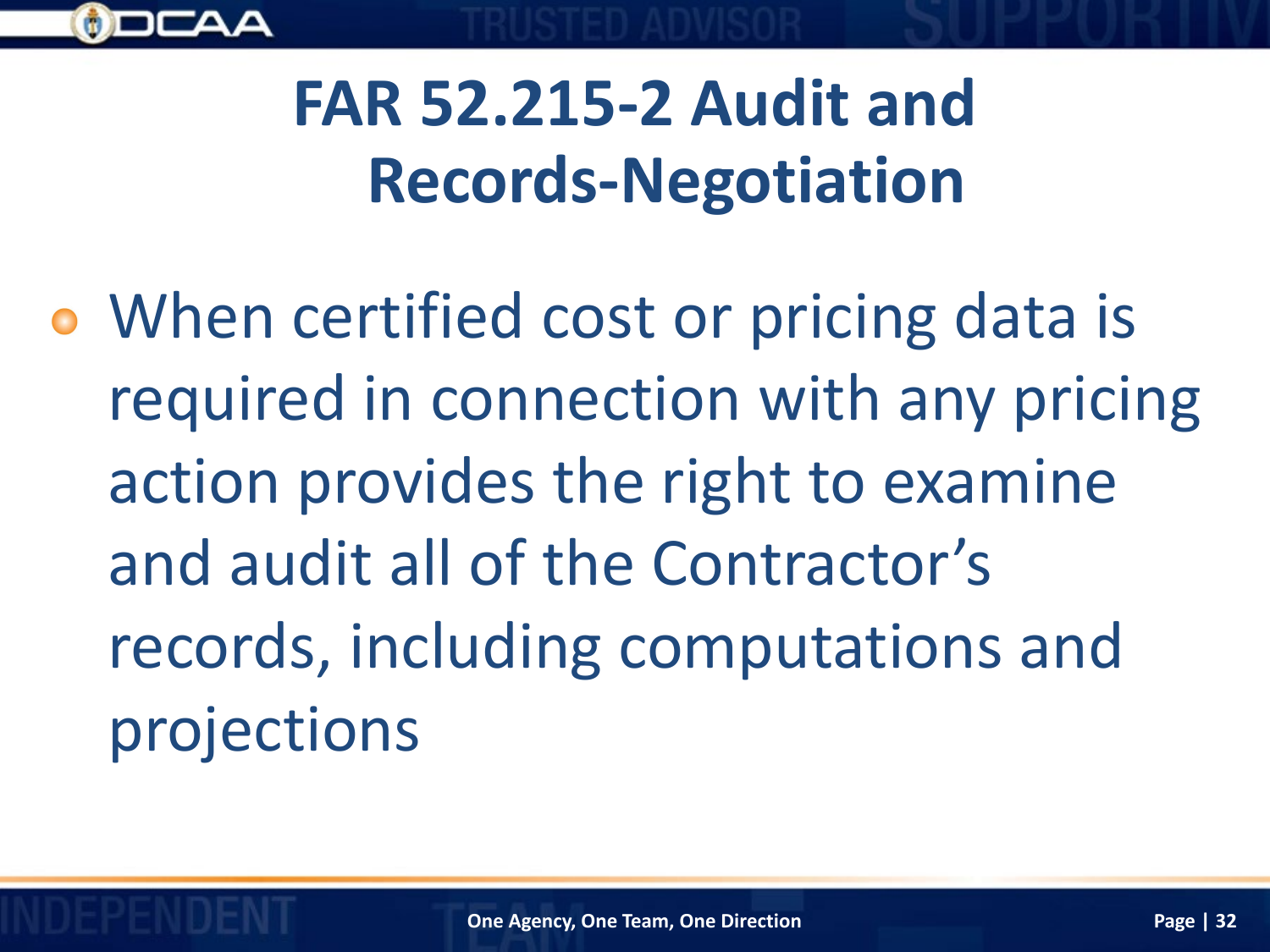

- In cost-reimbursement, incentive, time-and-<br>materials, labor-hour, or price<br>redeterminable contract, or any combination<br>of these, the Contractor shall maintain records.
- Provides for the right to examine and audit all records and other evidence to evaluate all costs claimed to have been incurred or anticipated to be incurred directly or indirectly in performance of this contract.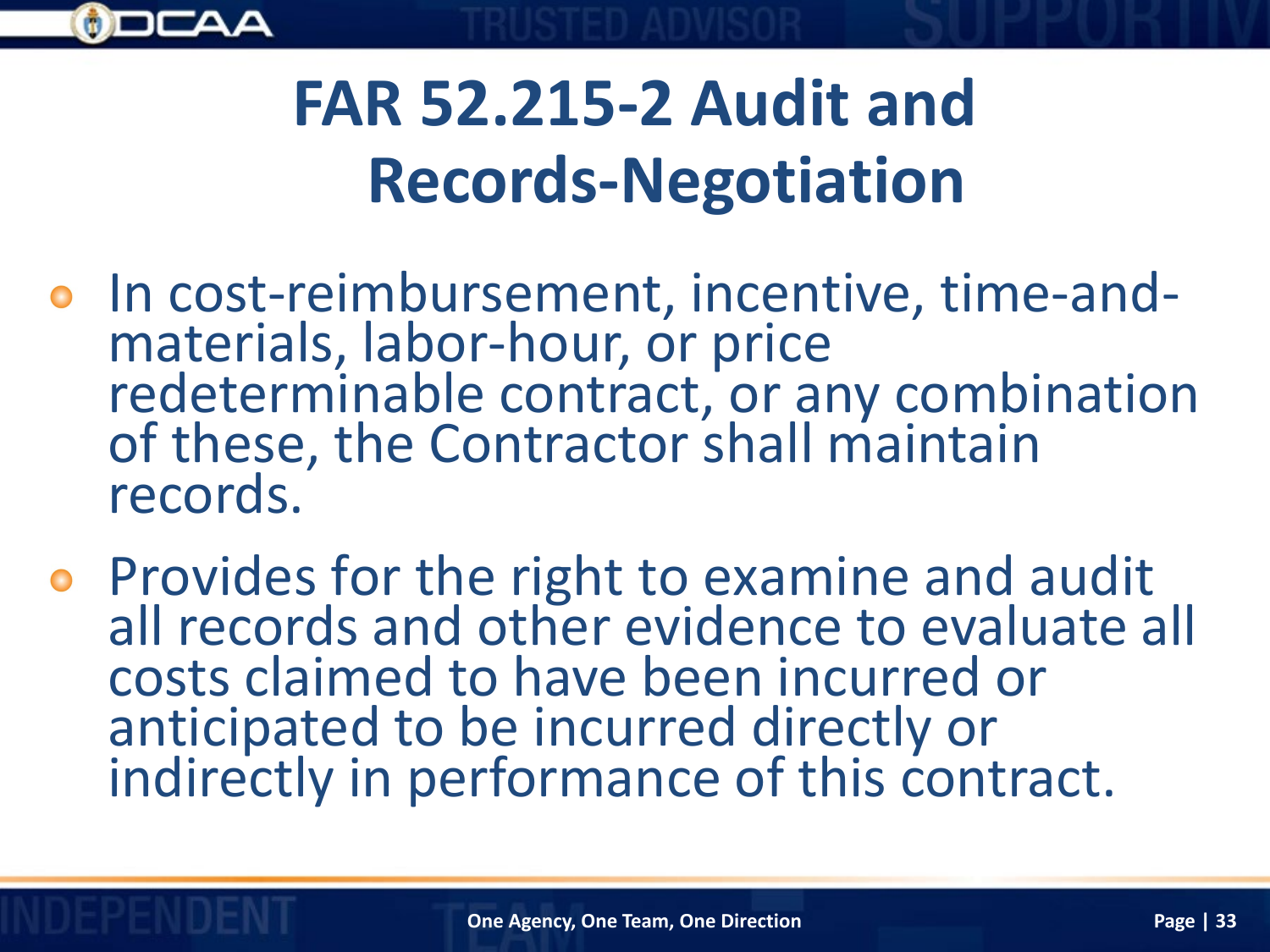

This right of examination shall include inspection at all reasonable times of the Contractor's plants, or parts of them, engaged in performing the contract.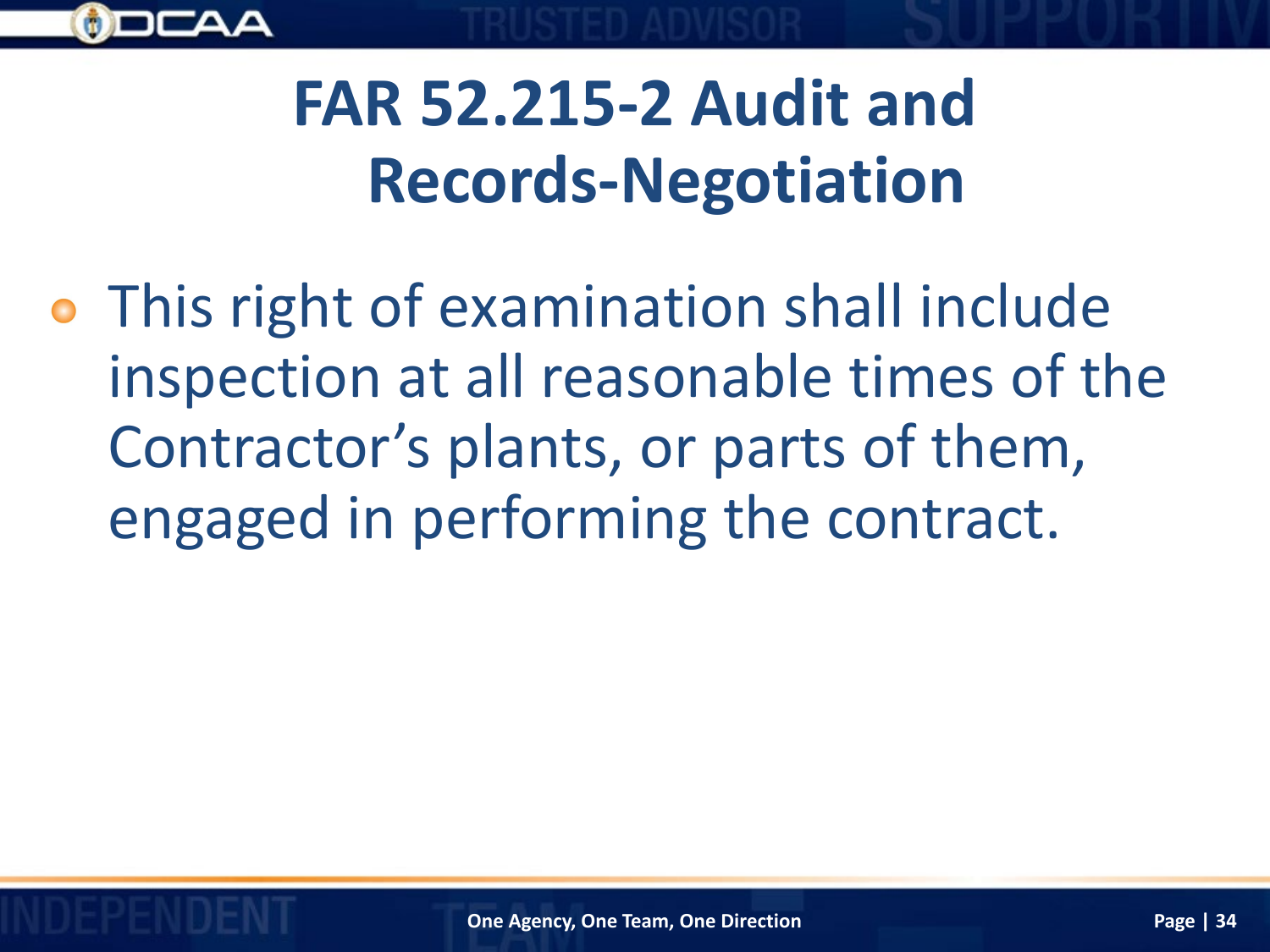

- The clause identifies how long records must be maintained.
- o It also describes the situations when the clause must be flowed down to your subcontractors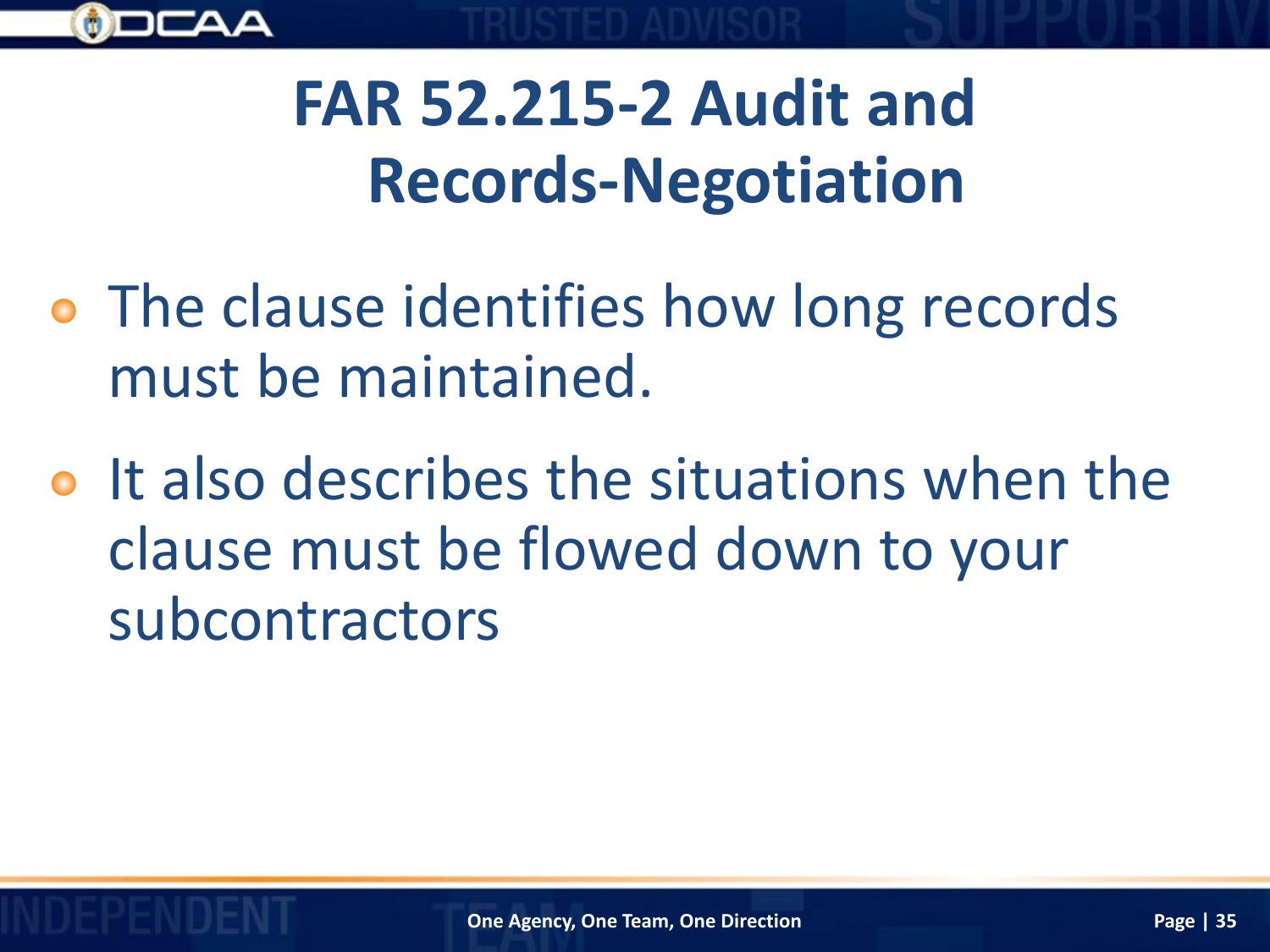

This clause is inserted in solicitations and contracts when a cost-reimbursement contract or a time-and-materials contract (other than a contract for a commercial item) is contemplated.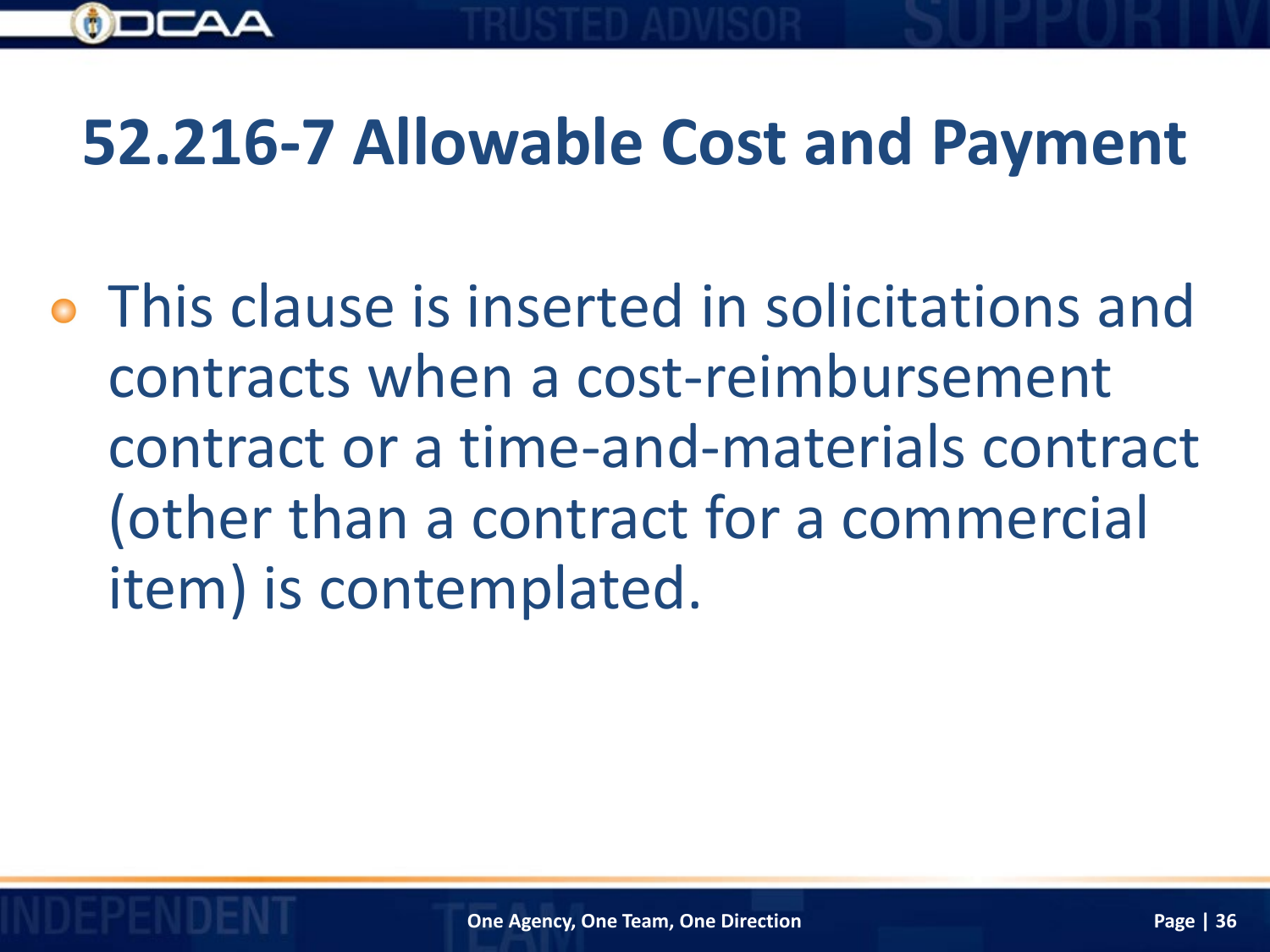

- This clause lays out the terms related to items such as:
	- $\bullet$  Invoicing payments to the contractor as work progresses
	- Reimbursing Costs defines what a cost is in relation to reimbursing costs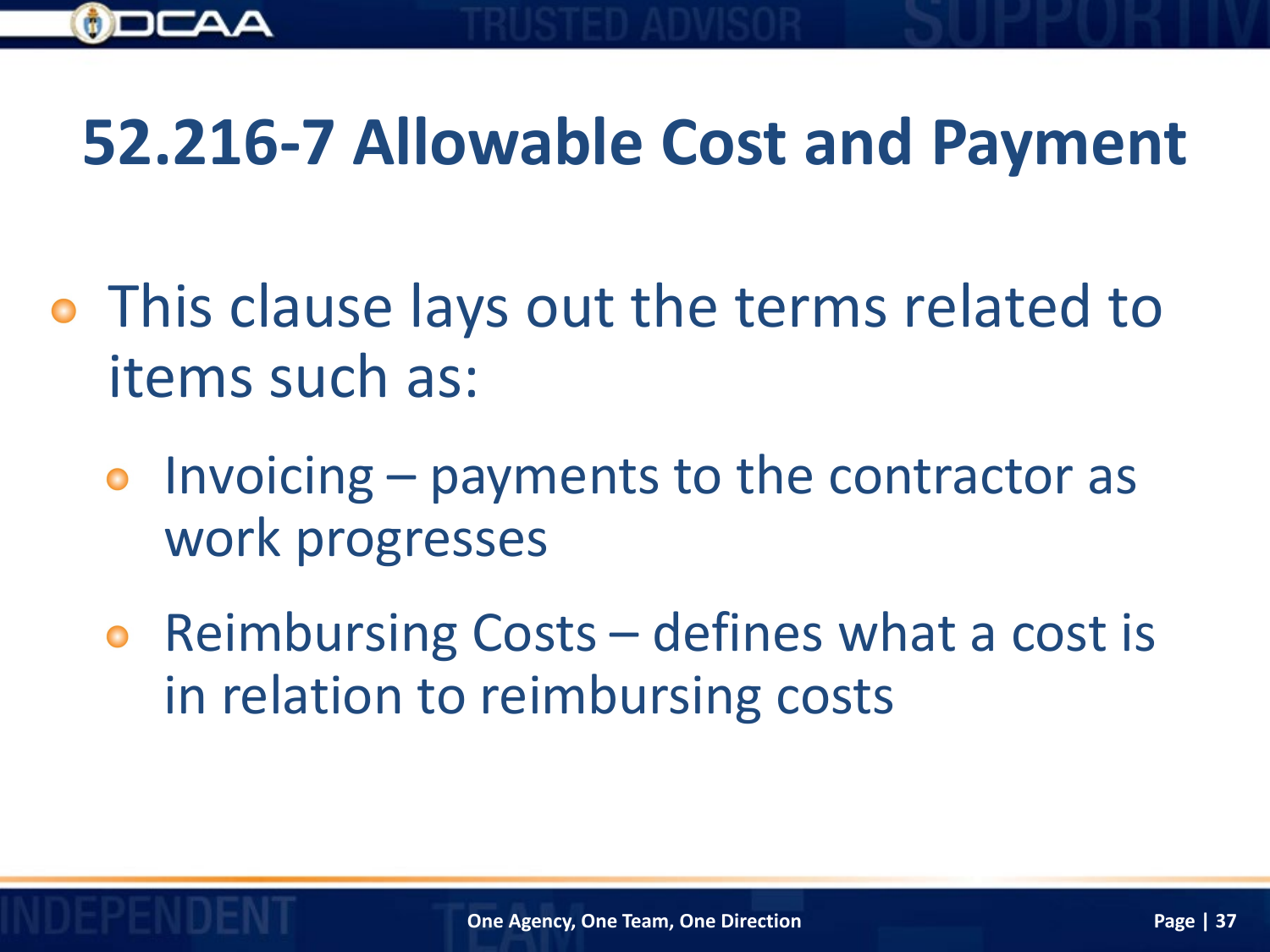

Billing Rates – Indirect rates set by the  $\bullet$ contracting officer or authorized representative for reimbursement until final rates are set.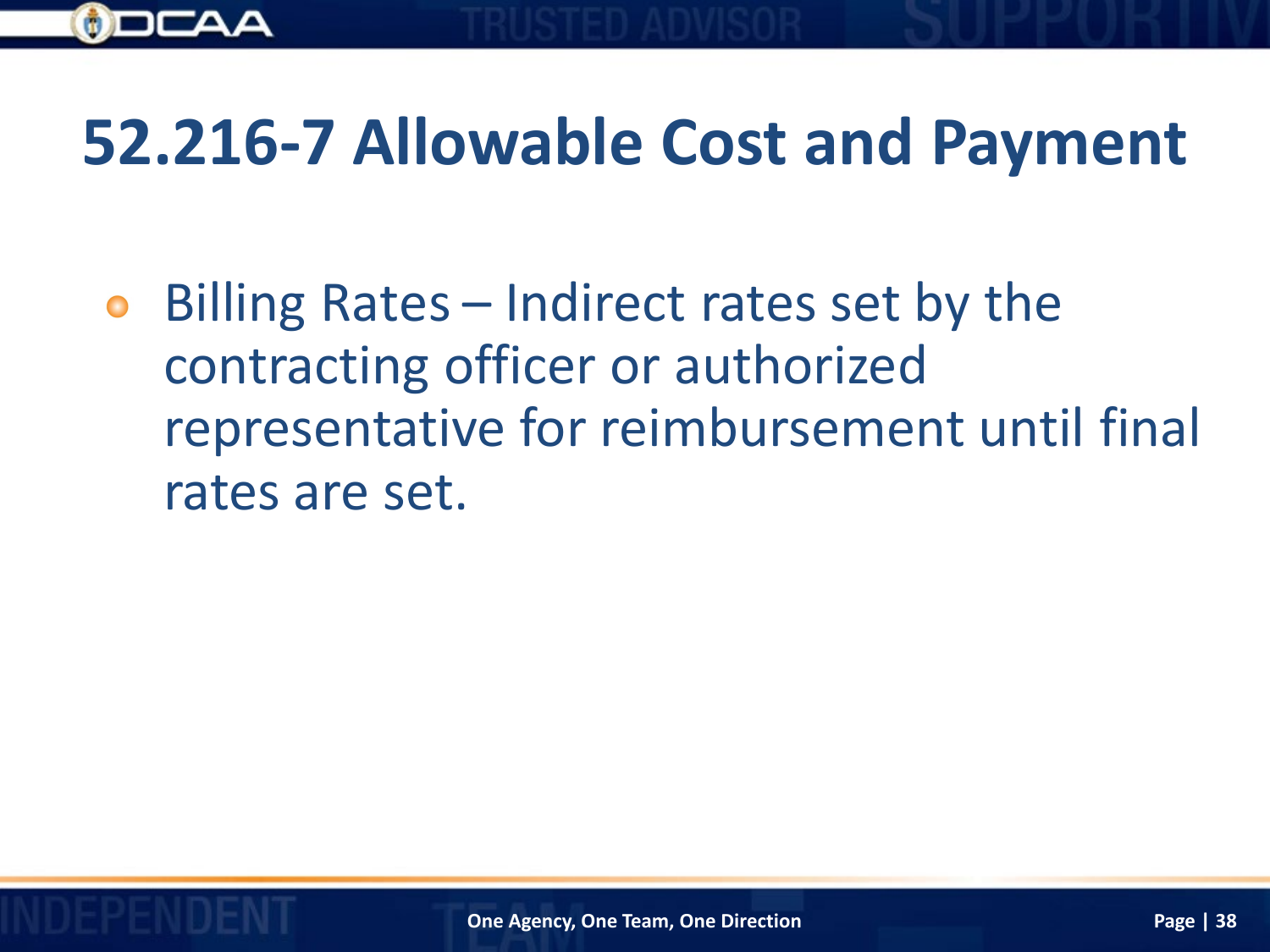

- Final Indirect Rates– indirect cost rate  $\bullet$ established and agreed upon by the Government and the contractor are not subject to change.
	- Contractor must submit final indirect cost rate  $\bullet$ proposal within 6-months after the end of their fiscal year.
	- Clause identifies requirements of an adequate proposal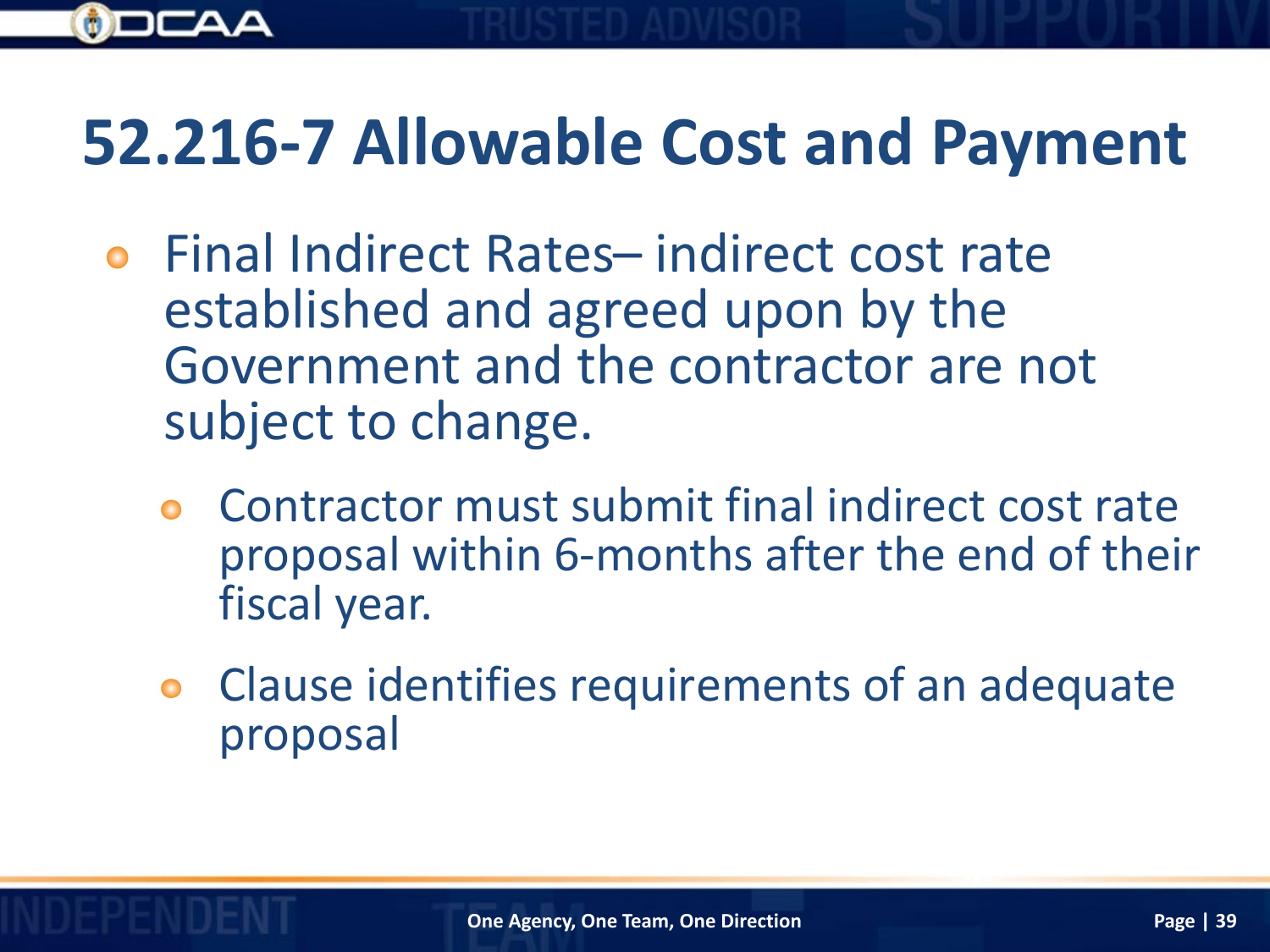- Billings must be adjusted to reflect final rates  $\bullet$ within 60 days of settlement of final indirect rates.
- Once the final indirect rates are established for  $\bullet$ all the years of the contract, the contractor has 120 days to submit a completion invoice or voucher.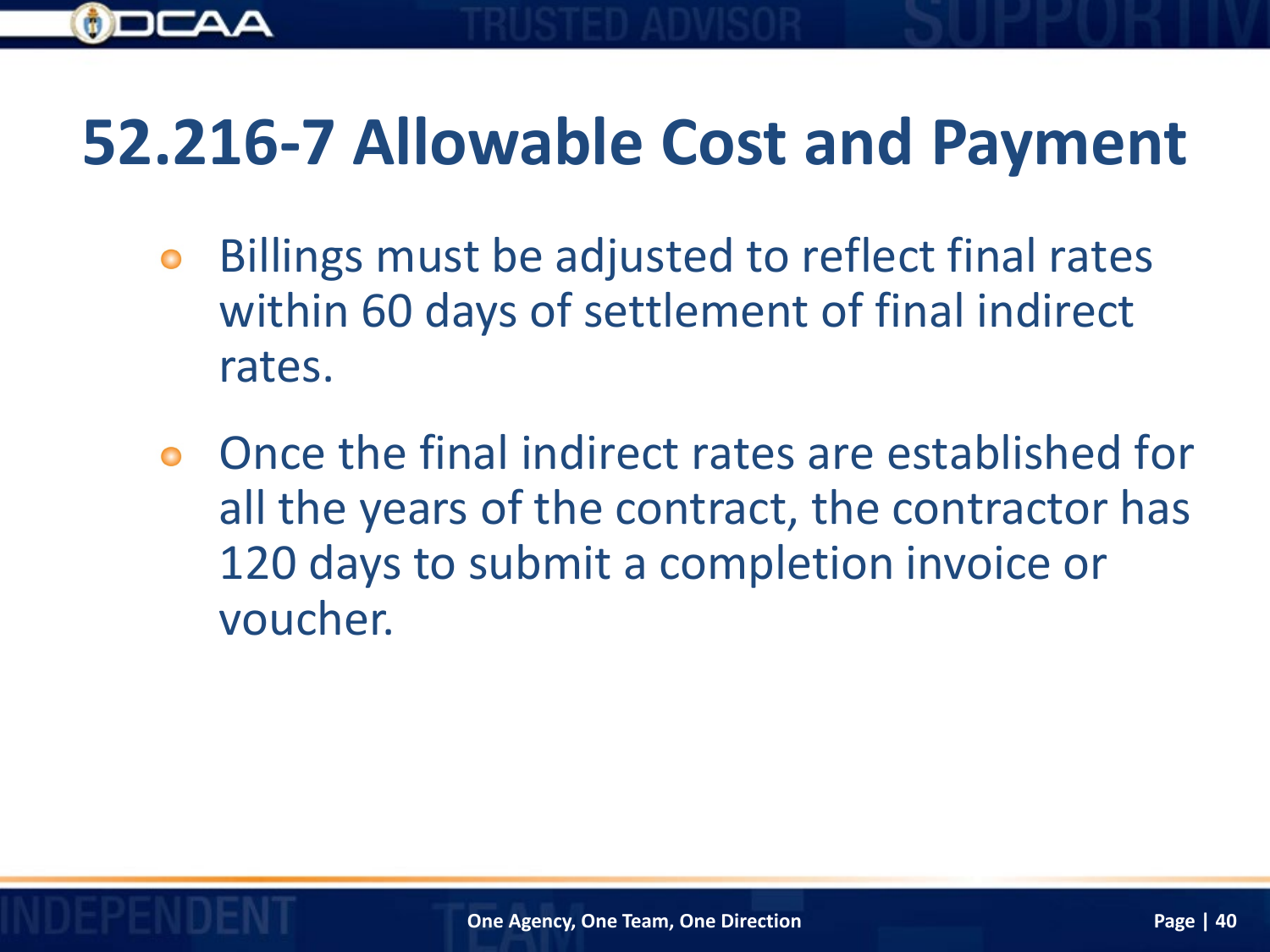

Audit – At any time or times before final payment, the Contracting Officer may have the Contractor's invoices or vouchers and statements of cost audited and reduced by amounts found by the Contracting Officer not to constitute allowable costs or adjusted for prior overpayments or underpayments.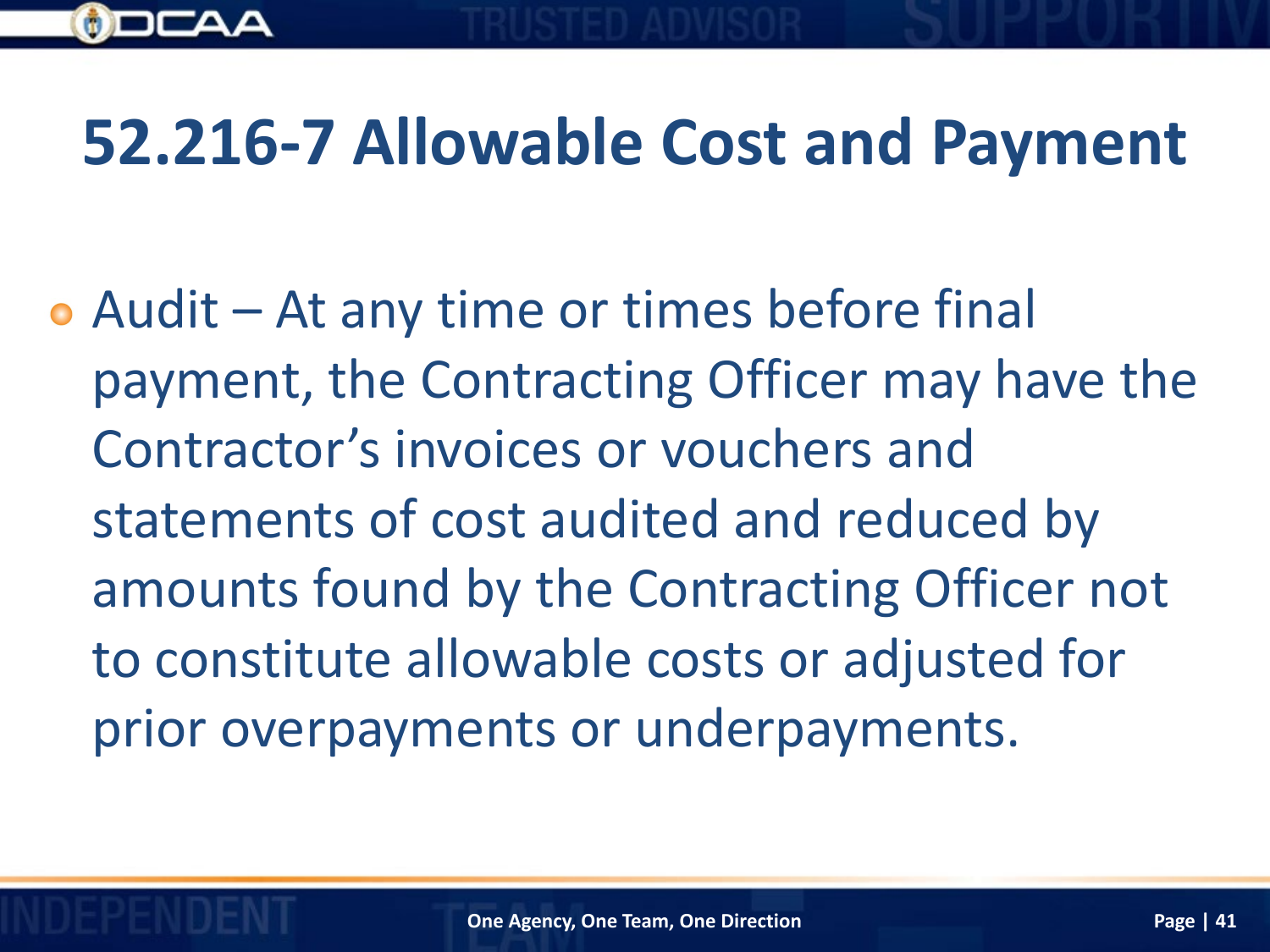

# Additional Resources Available on DCAA Internet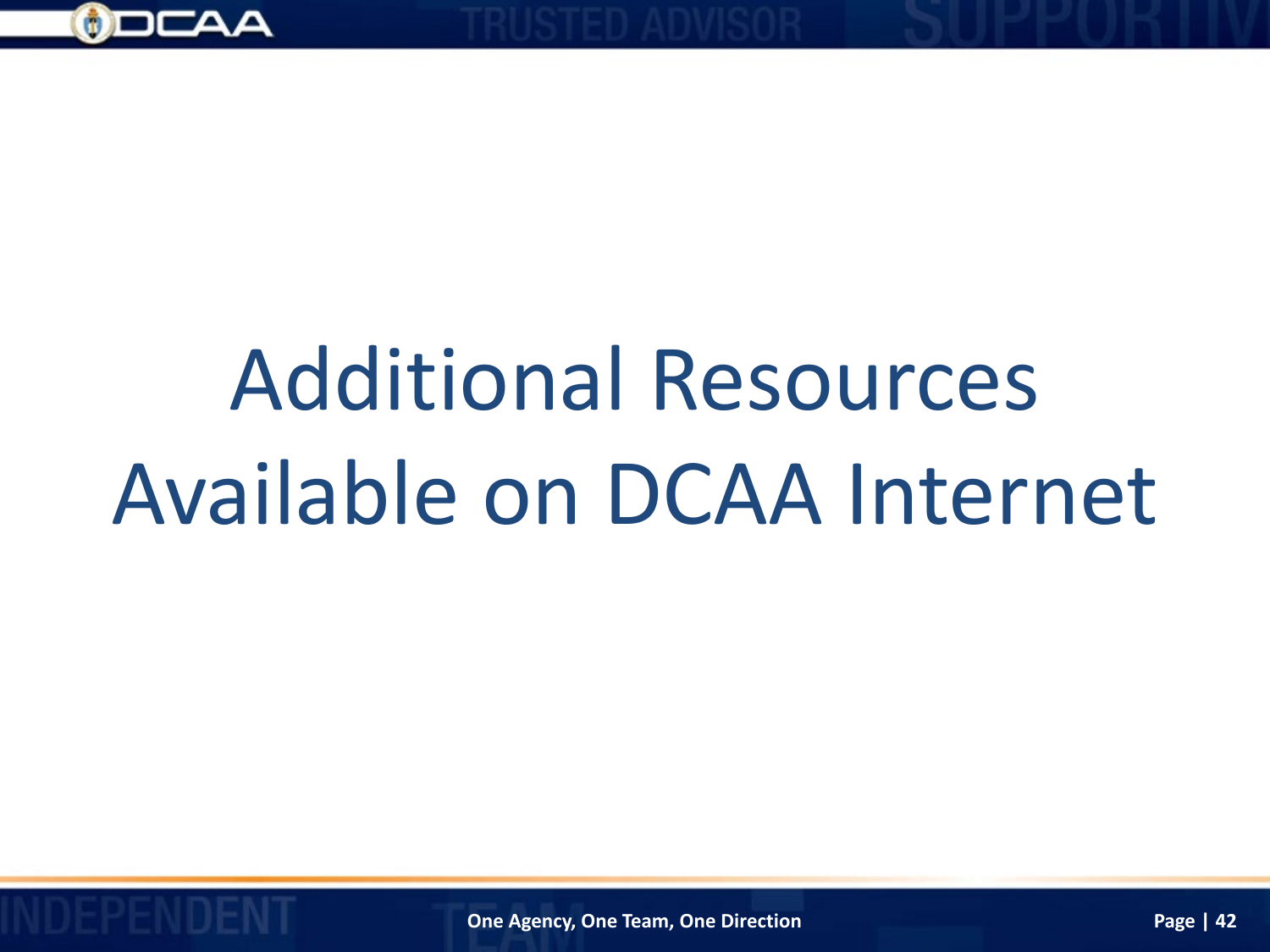

### **DCAA Internet Resources www.dcaa.mil**

- Audit Process Overview Information for Contractors Manual
- DCAA Preaward Accounting System Checklist
- DoD Contract Proposal Adequacy Checklist
- DoD Forward Pricing Rate Adequacy Checklist  $\bullet$
- DCAA Incurred Cost Adequacy Checklist
- Incurred Cost Electronically (ICE) Model
- Links to Acquisition Regulations  $\bullet$
- Small Business Seminar Slides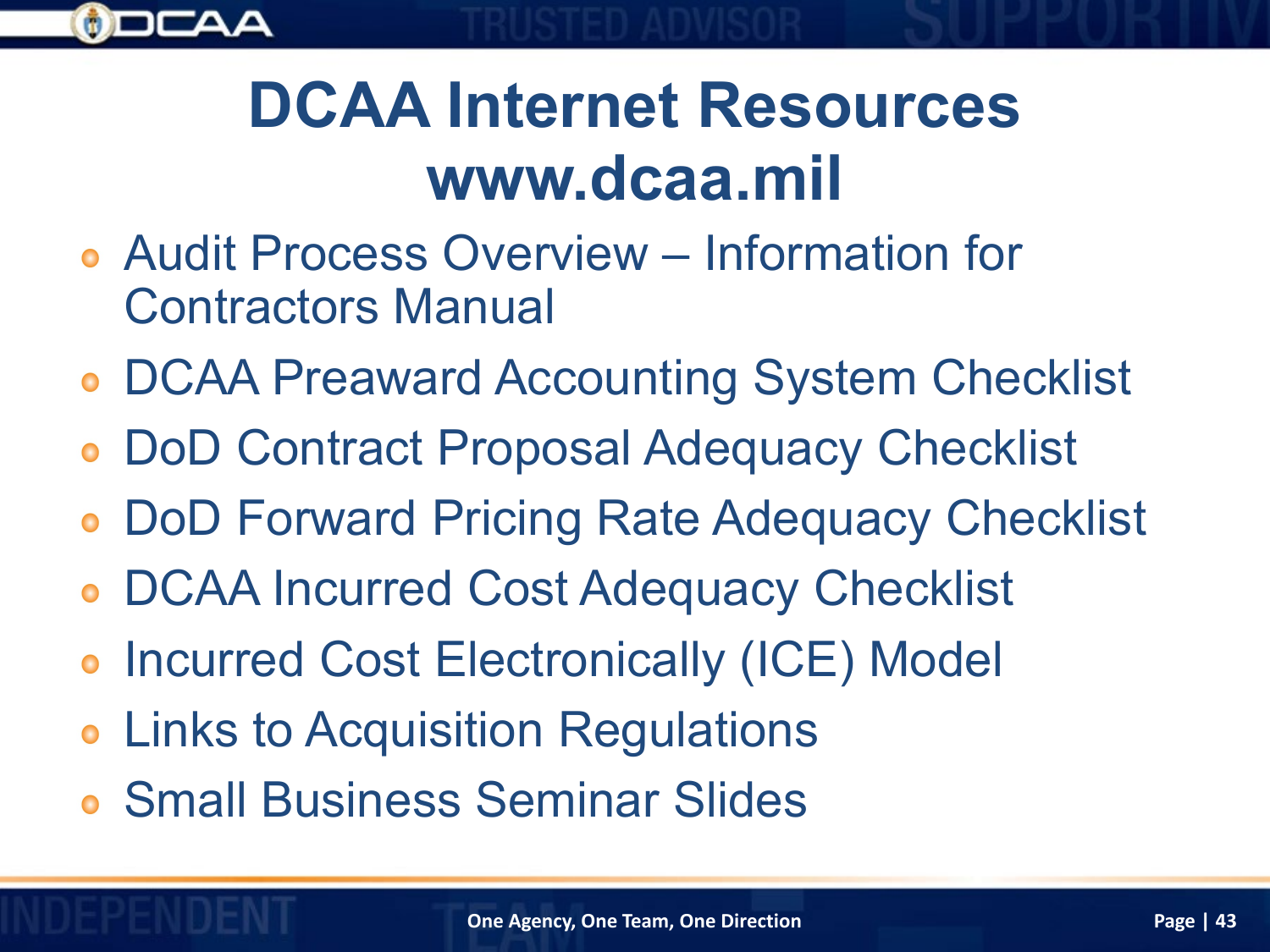

- Accounting System Requirements
- Contract Briefs
- **Incurred Cost Submissions**
- **Monitoring Subcontracts**
- **Proposal Adequacy**
- **Provisional Billing Rates**
- Public Vouchers
- Real-time Labor Evaluations
- Audit Process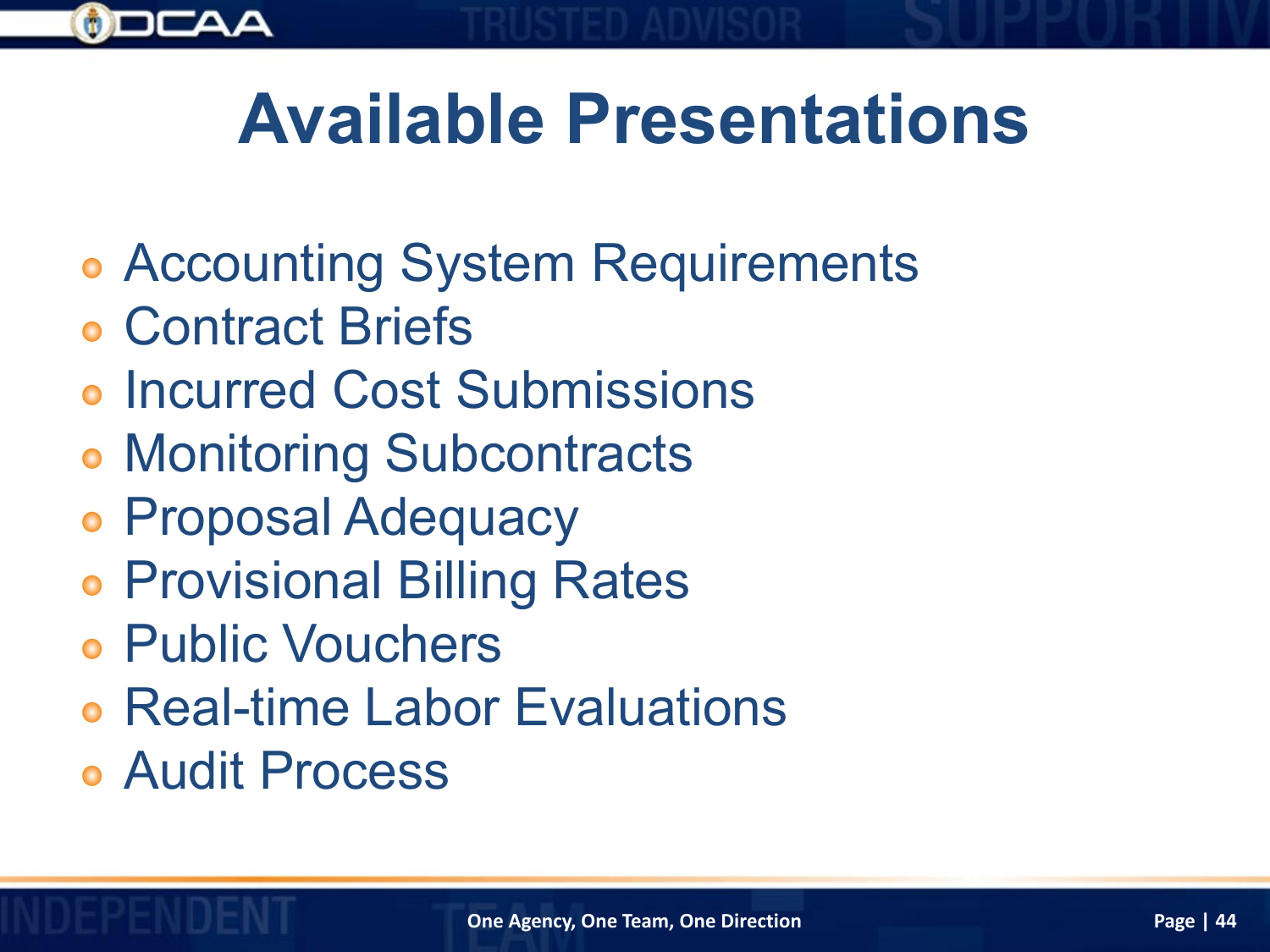

## **Contact Information**

DoD Office of Small Business Programs  $\bullet$ <https://business.defense.gov/>

DCAA [dcaa-oal-smallbusinessfocalpoint@dcaa.mil](mailto:dcaa-oal-smallbusinessfocalpoint@dcaa.mil)